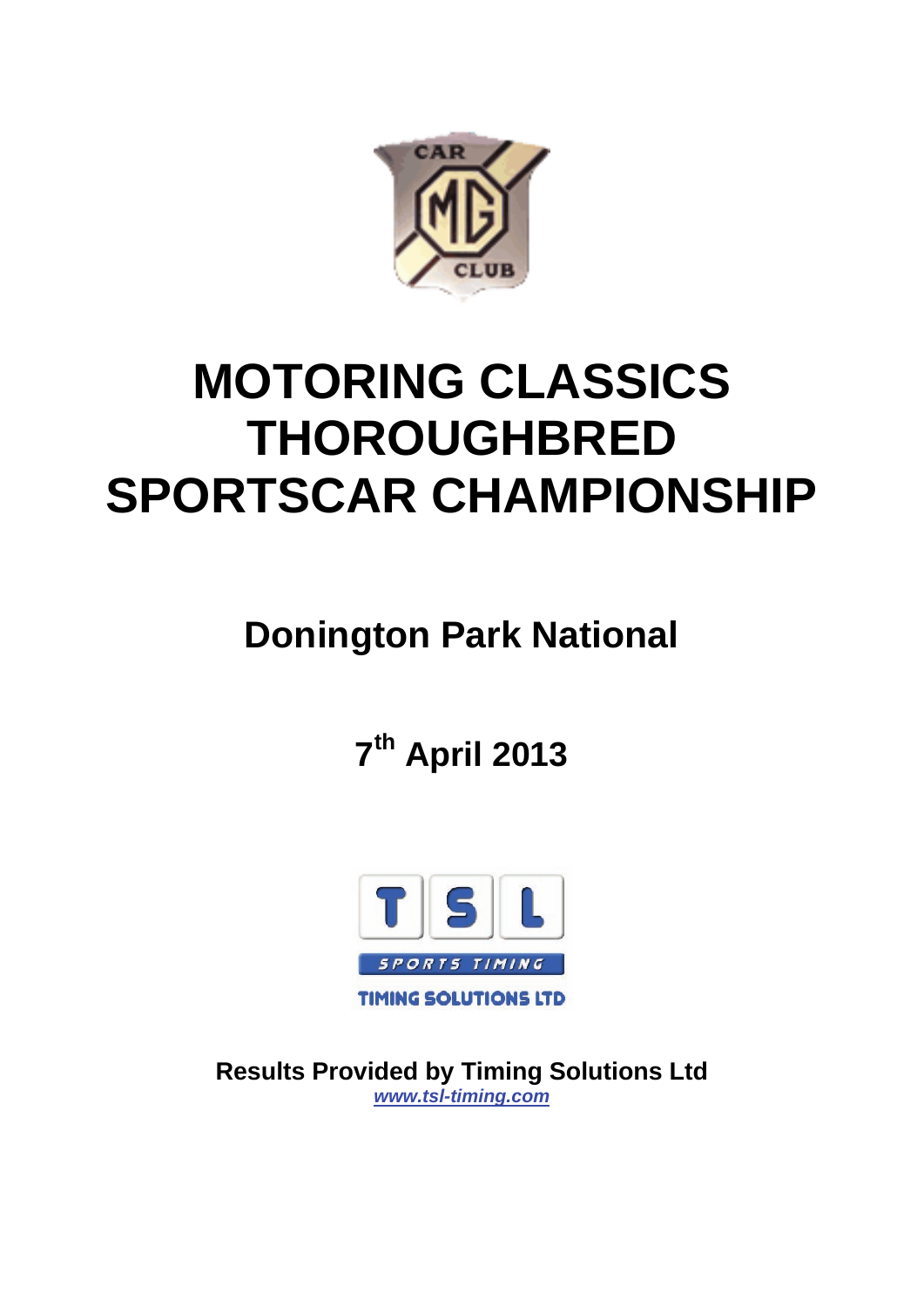#### **Motoring Classics Thoroughbred Sports Car Championship QUALIFYING - RACE 1 - CLASSIFICATION**

| <b>POS</b> | NO. | CL             | <b>PIC NAME</b>            | <b>ENTRY</b>        | TIME     | ON             | <b>LAPS</b> | GAP    | <b>DIFF</b> | MPH   |
|------------|-----|----------------|----------------------------|---------------------|----------|----------------|-------------|--------|-------------|-------|
| 1          | 88  | $\mathsf{D}$   | <b>Simon CRIPPS</b>        | MGB GT V8           | 1:21.415 | 2              | 6           |        |             | 87.51 |
| 2          | 83  | D              | <sup>2</sup> Rob SPENCER   | MGB GT V8           | 1:22.159 | 11             | 11          | 0.744  | 0.744       | 86.71 |
| 3          | 87  | D              | <b>3 Joe PARRINGTON</b>    | MG B GT V8          | 1:22.165 | 5              | 11          | 0.750  | 0.006       | 86.71 |
| 4          | 67  | D              | 4 Jon ELLISON              | Triumph TR6         | 1:24.283 | 5              | 6           | 2.868  | 2.118       | 84.53 |
| 5          | 86  | D              | 5 Neil FOWLER              | MGB GT              | 1:24.460 | $\overline{7}$ | 10          | 3.045  | 0.177       | 84.35 |
| 6          | 91  | D              | $6$ lan PRIOR              | MGB GT V8           | 1:24.548 | 8              | 8           | 3.133  | 0.087       | 84.26 |
|            | 26  | B              | <b>Peter BARNARD</b>       | Elva Courier Mk.1   | 1:25.603 | 8              | 10          | 4.188  | 1.055       | 83.22 |
| 8          | 41  | B              | <sup>2</sup> Babak FARSIAN | <b>MGB Roadster</b> | 1:27.225 | 8              | 9           | 5.810  | 1.622       | 81.68 |
| 9          | 73  | D              | 7 Chris EDWARDS            | Triumph TR4         | 1:28.442 | 10             | 10          | 7.027  | 1.217       | 80.55 |
| 10         | 22  | B              | 3 Terry BURROWS            | MG B Roadster       | 1:29.610 | 9              | 10          | 8.195  | 1.168       | 79.50 |
| 11         | 53  | $\mathcal{C}$  | <b>Kathy SHERRY</b>        | Morgan $+8$         | 1:30.101 | 5              | 10          | 8.686  | 0.491       | 79.07 |
| 12         | 32  | B              | 4 Alan KYSON               | <b>MGA Twin Cam</b> | 1:31.027 | 8              | 9           | 9.612  | 0.926       | 78.26 |
| 13         | 30  | B              | 5 Benjamin TOVEY           | MG B                | 1:33.408 | 3              | 6           | 11.993 | 2.381       | 76.27 |
| 14         | 11  | A              | <b>Martyn CLEWS</b>        | MG Midget/Sprite    | 1:33.542 | 6              | 9           | 12.127 | 0.134       | 76.16 |
| 15         | 6   | $\overline{A}$ | 2 Peter KENNERLEY          | MG Midget           | 1:36.490 | 7              | 8           | 15.075 | 2.948       | 73.83 |
| 16         | 76  | C              | <sup>2</sup> Peter DUBSKY  | Jaguar RAM D-Type   | 1:37.021 | 6              | 9           | 15.606 | 0.531       | 73.43 |
| 17         | 80  | D              | 8 Peter DUMELOW            | Triumph TR6         | 1:41.231 | 8              | 8           | 19.816 | 4.210       | 70.38 |
| 18         | 49  | B              | 6 Mark SCOTT               | <b>MGB Roadster</b> | 1:43.992 | 1              | 2           | 22.577 | 2.761       | 68.51 |
|            |     |                |                            |                     |          |                |             |        |             |       |

**\*Car 6 Transponder not working please rectify for the race**

**Weather / Track : Bright / Dry**

These results are provisional until the conclusion of any judicial and technical matters. Start: 09:04 Flag 09:19 End: 09:21

Clerk Of Course : Timekeeper :

Circuit Length = 1.9790 miles Donington Park National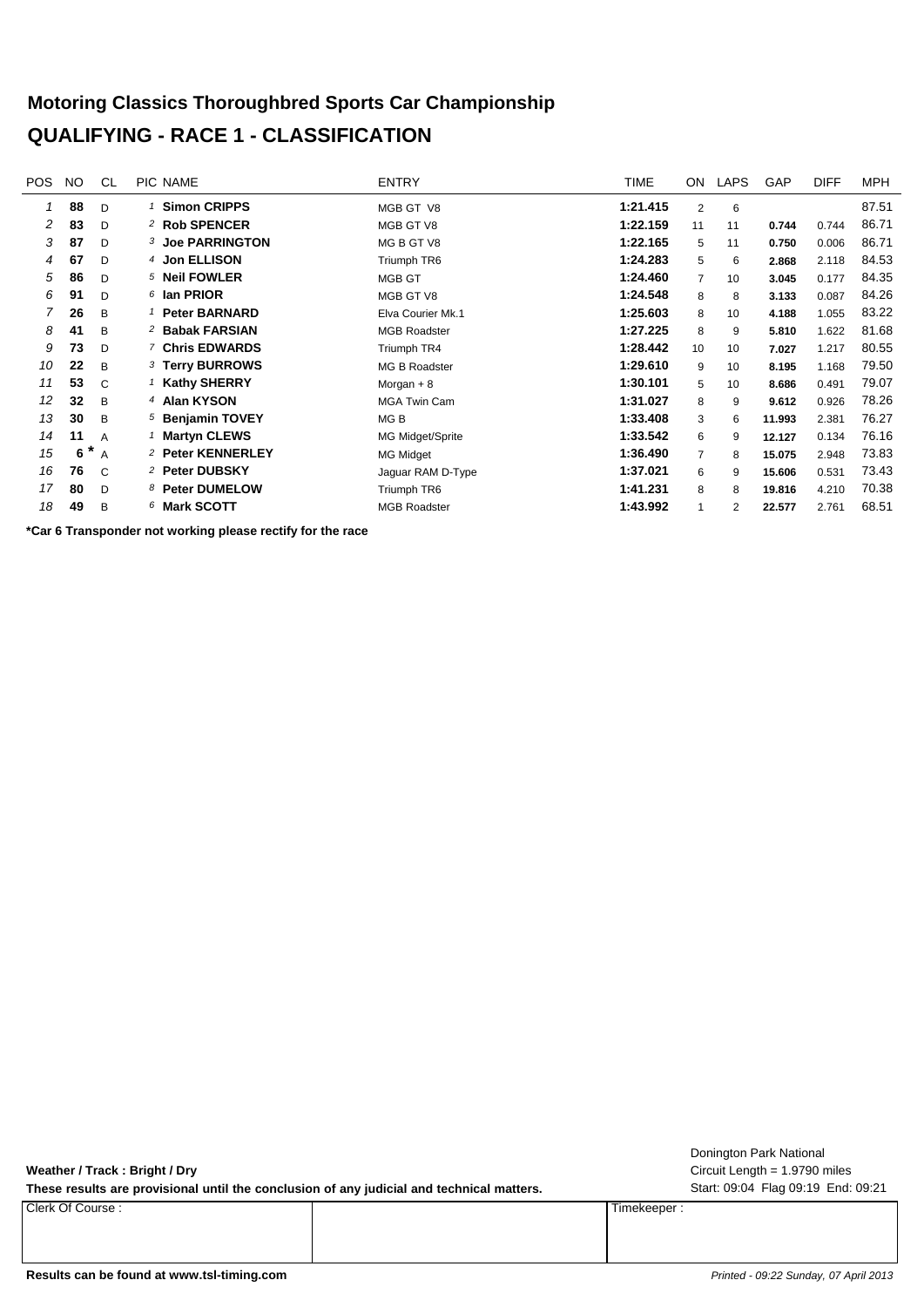#### **Motoring Classics Thoroughbred Sports Car Championship QUALIFYING - RACE 1 - LAP ANALYSIS**

DIFF = Difference To Personal Best Lap

| P1             | <b>Simon CRIPPS</b><br>88          |                       |                |                              |
|----------------|------------------------------------|-----------------------|----------------|------------------------------|
| LAP            | <b>LAP TIME</b>                    | DIFF                  | MPH            | TIME OF DAY                  |
| $1 -$          | 1:30.325                           | 8.910                 | 78.87          | 09:06:43.448                 |
| 2 -            | 1:21.415(1)                        |                       | 87.51          | <i><b>09:08:04.863</b></i>   |
| 3 -            | $1:21.602$ (2)                     | 0.187                 | 87.30          | 09:09:26.465                 |
| $4 -$          | 1:32.152                           | 10.737                | 77.31          | 09:10:58.617                 |
| 5 -            | $1:25.698$ (3)                     | 4.283                 | 83.13          | 09:12:24.315                 |
| 6 -            | 1:32.219<br>Р                      | 10.804                | 77.25          | 09:13:56.534                 |
| P <sub>2</sub> | <b>Rob SPENCER</b><br>83.          |                       |                |                              |
| LAP            | <b>LAP TIME</b>                    | <b>DIFF</b>           | <b>MPH</b>     | <b>TIME OF DAY</b>           |
| $1 -$          | 1:33.648                           | 11.489                | 76.07          | 09:06:49.929                 |
| 2 -            | 1:23.076                           | 0.917                 | 85.76          | 09:08:13.005                 |
| 3 -            | 1:24.847                           | 2.688                 | 83.97          | 09:09:37.852                 |
| $4 -$<br>5 -   | 1:24.252                           | 2.093                 | 84.56          | 09:11:02.104                 |
| 6 -            | 1:22.376<br>(3)<br>1:22.285<br>(2) | 0.217<br>0.126        | 86.48<br>86.58 | 09:12:24.480<br>09:13:46.765 |
| 7 -            | 1:23.079                           | 0.920                 | 85.75          | 09:15:09.844                 |
| 8 -            | 1:24.180                           | 2.021                 | 84.63          | 09:16:34.024                 |
| 9 -            | 1:23.509                           | 1.350                 | 85.31          | 09:17:57.533                 |
| $10 -$         | 1:23.790                           | 1.631                 | 85.02          | 09:19:21.323                 |
| $11 -$         | 1:22.159(1)                        |                       | 86.71          | <i><b>09:20:43.482</b></i>   |
| P <sub>3</sub> | 87                                 | <b>Joe PARRINGTON</b> |                |                              |
| LAP            | <b>LAP TIME</b>                    | <b>DIFF</b>           | <b>MPH</b>     | TIME OF DAY                  |
| $1 -$          | 1:39.024                           | 16.859                | 71.94          | 09:06:58.704                 |
| 2 -            | 1:26.622                           | 4.457                 | 82.24          | 09:08:25.326                 |
| 3 -            | 1:23.954                           | 1.789                 | 84.86          | 09:09:49.280                 |
| 4 -            | $1:22.450$ (2)                     | 0.285                 | 86.41          | 09:11:11.730                 |
| 5 -            | 1:22.165<br>(1)                    |                       | 86.71          | 09:12:33.895                 |
| 6 -            | 1:29.280                           | 7.115                 | 79.80          | 09:14:03.175                 |
| $7 -$          | 1:23.159                           | 0.994                 | 85.67          | 09:15:26.334                 |
| 8 -<br>9 -     | 1:22.776                           | 0.611                 | 86.07<br>86.35 | 09:16:49.110                 |
| $10 -$         | 1:22.507<br>(3)<br>1:23.392        | 0.342<br>1.227        | 85.43          | 09:18:11.617<br>09:19:35.009 |
| 11 -           | 1:22.569                           | 0.404                 | 86.28          | 09:20:57.578                 |
| P4             | <b>Jon ELLISON</b><br>67           |                       |                |                              |
| LAP            | <b>LAP TIME</b>                    | <b>DIFF</b>           | MPH            | <b>TIME OF DAY</b>           |
| $1 -$          | 1:39.929                           | 15.646                | 71.29          | 09:06:49.640                 |
| $2 -$          | 1:28.993                           | 4.710                 | 80.05          | 09:08:18.633                 |
| 3 -            | $1:27.368$ (3)                     | 3.085                 | 81.54          | 09:09:46.001                 |
| 4 -            | 1:26.136<br>(2)                    | 1.853                 | 82.71          | 09:11:12.137                 |
| 5 -            | 1:24.283(1)                        |                       | 84.53          | <i><b>09:12:36.420</b></i>   |
| 6 -            | Ρ<br>3:36.869                      | 2:12.586              | 32.85          | 09:16:13.289                 |
| P <sub>5</sub> | <b>Neil FOWLER</b><br>86           |                       |                |                              |
| LAP            | <b>LAP TIME</b>                    | <b>DIFF</b>           | MPH            | TIME OF DAY                  |
| 1 -            | 1:44.050                           | 19.589                | 68.47          | 09:07:02.186                 |
| $2 -$          | 1:35.561                           | 11.100                | 74.55          | 09:08:37.747                 |
| $3 -$          | 1:34.337                           | 9.876                 | 75.52          | 09:10:12.084                 |
| 4 -            | 1:35.906                           | 11.445                | 74.28          | 09:11:47.990                 |
| 5 -            | 1:27.171                           | 2.710                 | 81.73          | 09:13:15.161                 |
| 6 -            | 1:25.177                           | 0.716                 | 83.64          | 09:14:40.338                 |
| 7 -            | 1:24.460(1)                        |                       | 84.35          | <i><b>09:16:04.798</b></i>   |
| 8 -            | 1:25.628                           | 1.168                 | 83.20          | 09:17:30.427                 |
| 9 -            | 1:24.554<br>(2)                    | 0.093                 | 84.26          | 09:18:54.981                 |
| 10 -           | 1:24.990<br>(3)                    | 0.529                 | 83.82          | 09:20:19.971                 |

**Weather / Track : Bright / Dry**

DIFF = Difference To Personal Best Lap

|                       | 91<br>lan PRIOR               |                                                                                                                                                                                                                                                                                                                   |                |                                                            |
|-----------------------|-------------------------------|-------------------------------------------------------------------------------------------------------------------------------------------------------------------------------------------------------------------------------------------------------------------------------------------------------------------|----------------|------------------------------------------------------------|
| LAP                   | LAP TIME                      | <b>DIFF</b>                                                                                                                                                                                                                                                                                                       | <b>MPH</b>     | TIME OF DAY                                                |
| $1 -$                 | 1:32.015                      | 7.467                                                                                                                                                                                                                                                                                                             | 77.42          | 09:06:40.198                                               |
| $2 -$                 | $1:26.618$ (3)                | 2.070                                                                                                                                                                                                                                                                                                             | 82.25          | 09:08:06.816                                               |
| 3 -                   | 1:50.150<br>Ρ                 | 25.602                                                                                                                                                                                                                                                                                                            | 64.68          | 09:09:56.966                                               |
| $4 -$                 | 4:21.273                      | 2:56.725                                                                                                                                                                                                                                                                                                          | 27.26          | 09:14:18.239                                               |
| 5 -                   | 1:38.183                      | 13.635                                                                                                                                                                                                                                                                                                            | 72.56          | 09:15:56.422                                               |
| 6 -                   | 1:26.972                      | 2.424                                                                                                                                                                                                                                                                                                             | 81.91          | 09:17:23.394                                               |
| 7 -                   | $1:26.014$ (2)                | 1.466                                                                                                                                                                                                                                                                                                             | 82.83          | 09:18:49.408                                               |
| 8 -                   | 1:24.548(1)                   |                                                                                                                                                                                                                                                                                                                   | 84.26          | <i><b>09:20:13.956</b></i>                                 |
| P7                    | 26                            | <b>Peter BARNARD</b><br><b>DIFF</b><br><b>MPH</b><br>67.99<br>19.177<br>74.69<br>9.777<br>79.90<br>3.556<br>1.447<br>81.84<br>1.207<br>82.07<br>2.327<br>81.02<br>1.284<br>81.99<br>83.22<br>23.037<br>65.58<br>1.230<br>82.04<br><b>Babak FARSIAN</b><br>MPH<br><b>DIFF</b><br>24.905<br>63.53<br>74.47<br>8.445 |                |                                                            |
| LAP                   | <b>LAP TIME</b>               |                                                                                                                                                                                                                                                                                                                   |                | TIME OF DAY                                                |
| 1 -                   | 1:44.780                      |                                                                                                                                                                                                                                                                                                                   |                | 09:07:05.432                                               |
| 2 -                   | 1:35.380                      |                                                                                                                                                                                                                                                                                                                   |                | 09:08:40.812                                               |
| 3 -                   | 1:29.159                      |                                                                                                                                                                                                                                                                                                                   |                | 09:10:09.971                                               |
| 4 -                   | 1:27.050                      |                                                                                                                                                                                                                                                                                                                   |                | 09:11:37.021                                               |
| 5 -                   | $1:26.810$ (2)                |                                                                                                                                                                                                                                                                                                                   |                | 09:13:03.831                                               |
| $6 -$                 | 1:27.930                      |                                                                                                                                                                                                                                                                                                                   |                | 09:14:31.761                                               |
| 7 -                   | 1:26.887                      |                                                                                                                                                                                                                                                                                                                   |                | 09:15:58.648                                               |
| 8 -                   | 1:25.603(1)                   |                                                                                                                                                                                                                                                                                                                   |                | 09:17:24.251                                               |
| 9 -                   | 1:48.640                      |                                                                                                                                                                                                                                                                                                                   |                | 09:19:12.891                                               |
| $10 -$                | 1:26.833(3)                   |                                                                                                                                                                                                                                                                                                                   |                | 09:20:39.724                                               |
| P8                    | 41                            |                                                                                                                                                                                                                                                                                                                   |                |                                                            |
|                       |                               |                                                                                                                                                                                                                                                                                                                   |                |                                                            |
| LAP                   | <b>LAP TIME</b>               |                                                                                                                                                                                                                                                                                                                   |                | TIME OF DAY                                                |
| $1 -$                 | 1:52.130                      |                                                                                                                                                                                                                                                                                                                   |                | 09:07:20.054                                               |
| 2 -                   | 1:35.670                      |                                                                                                                                                                                                                                                                                                                   |                | 09:08:55.724                                               |
| 3 -                   | 1:33.090                      | 5.865                                                                                                                                                                                                                                                                                                             | 76.53          | 09:10:28.814                                               |
| 4 -                   | 1:30.326                      | 3.101                                                                                                                                                                                                                                                                                                             | 78.87          | 09:11:59.140                                               |
| 5 -                   | 1:31.834<br>Ρ                 | 4.609                                                                                                                                                                                                                                                                                                             | 77.58          | 09:13:30.974                                               |
| 6 -                   | 2:11.802                      | 44.577                                                                                                                                                                                                                                                                                                            | 54.05          | 09:15:42.776                                               |
| 7 -                   | 1:28.595<br>(3)               | 1.370                                                                                                                                                                                                                                                                                                             | 80.41          | 09:17:11.371                                               |
| 8 -                   | 1:27.225(1)                   |                                                                                                                                                                                                                                                                                                                   | 81.68          | 09:18:38.596                                               |
| 9 -                   | 1:27.682<br>(2)               | 0.457                                                                                                                                                                                                                                                                                                             | 81.25          | 09:20:06.278                                               |
|                       |                               |                                                                                                                                                                                                                                                                                                                   |                |                                                            |
|                       | <b>Chris EDWARDS</b><br>73    |                                                                                                                                                                                                                                                                                                                   |                |                                                            |
| P <sub>9</sub><br>LAP | <b>LAP TIME</b>               | <b>DIFF</b>                                                                                                                                                                                                                                                                                                       | MPH            | TIME OF DAY                                                |
| 1 -                   | 1:51.912                      | 23.470                                                                                                                                                                                                                                                                                                            | 63.66          | 09:07:19.470                                               |
| 2 -                   | 1:39.168                      | 10.726                                                                                                                                                                                                                                                                                                            | 71.84          | 09:08:58.638                                               |
| 3 -                   | 1:35.040                      | 6.598                                                                                                                                                                                                                                                                                                             | 74.96          | 09:10:33.678                                               |
| 4 -                   | 1:32.916                      | 4.474                                                                                                                                                                                                                                                                                                             | 76.67          | 09:12:06.594                                               |
| $5 -$                 | 1:33.051                      | 4.609                                                                                                                                                                                                                                                                                                             | 76.56          | 09:13:39.645                                               |
| $6 -$                 | 1:30.299                      | 1.857                                                                                                                                                                                                                                                                                                             |                | 09:15:09.944                                               |
| $7 -$                 | 1:30.439                      |                                                                                                                                                                                                                                                                                                                   | 78.89          |                                                            |
|                       |                               | 1.997                                                                                                                                                                                                                                                                                                             | 78.77          | 09:16:40.384                                               |
| $8 -$                 | 1:28.695<br>(2)               | 0.253                                                                                                                                                                                                                                                                                                             | 80.32          | 09:18:09.079                                               |
| 9 -<br>10 -           | $1:29.978$ (3)<br>1:28.442(1) | 1.536                                                                                                                                                                                                                                                                                                             | 79.18<br>80.55 | 09:19:39.057                                               |
| P <sub>10</sub>       | <b>22 Terry BURROWS</b>       |                                                                                                                                                                                                                                                                                                                   |                |                                                            |
| LAP                   | <b>LAP TIME</b>               | <b>DIFF</b>                                                                                                                                                                                                                                                                                                       | MPH            | TIME OF DAY                                                |
| 1 -                   | 1:50.551                      | 20.941                                                                                                                                                                                                                                                                                                            | 64.44          | 09:07:15.735                                               |
| 2 -                   |                               | 10.183                                                                                                                                                                                                                                                                                                            | 71.39          | 09:08:55.528                                               |
|                       | 1:39.793                      |                                                                                                                                                                                                                                                                                                                   |                |                                                            |
| $3 -$                 | 1:36.256                      | 6.646                                                                                                                                                                                                                                                                                                             | 74.01          | 09:10:31.784                                               |
| 4 -                   | 1:31.610                      | 2.000                                                                                                                                                                                                                                                                                                             | 77.77          | 09:12:03.394                                               |
| 5 -                   | 1:30.453                      | 0.843                                                                                                                                                                                                                                                                                                             | 78.76          | 09:13:33.847                                               |
| 6 -                   | 1:33.462                      | 3.852                                                                                                                                                                                                                                                                                                             | 76.23          | 09:15:07.309                                               |
| 7 -<br>$8 -$          | 1:36.026<br>$1:29.802$ (2)    | 6.416<br>0.192                                                                                                                                                                                                                                                                                                    | 74.19<br>79.33 | <i><b>09:21:07.499</b></i><br>09:16:43.335<br>09:18:13.137 |

Start: 09:04 Flag 09:19 End: 09:21 Circuit Length = 1.9790 miles Donington Park National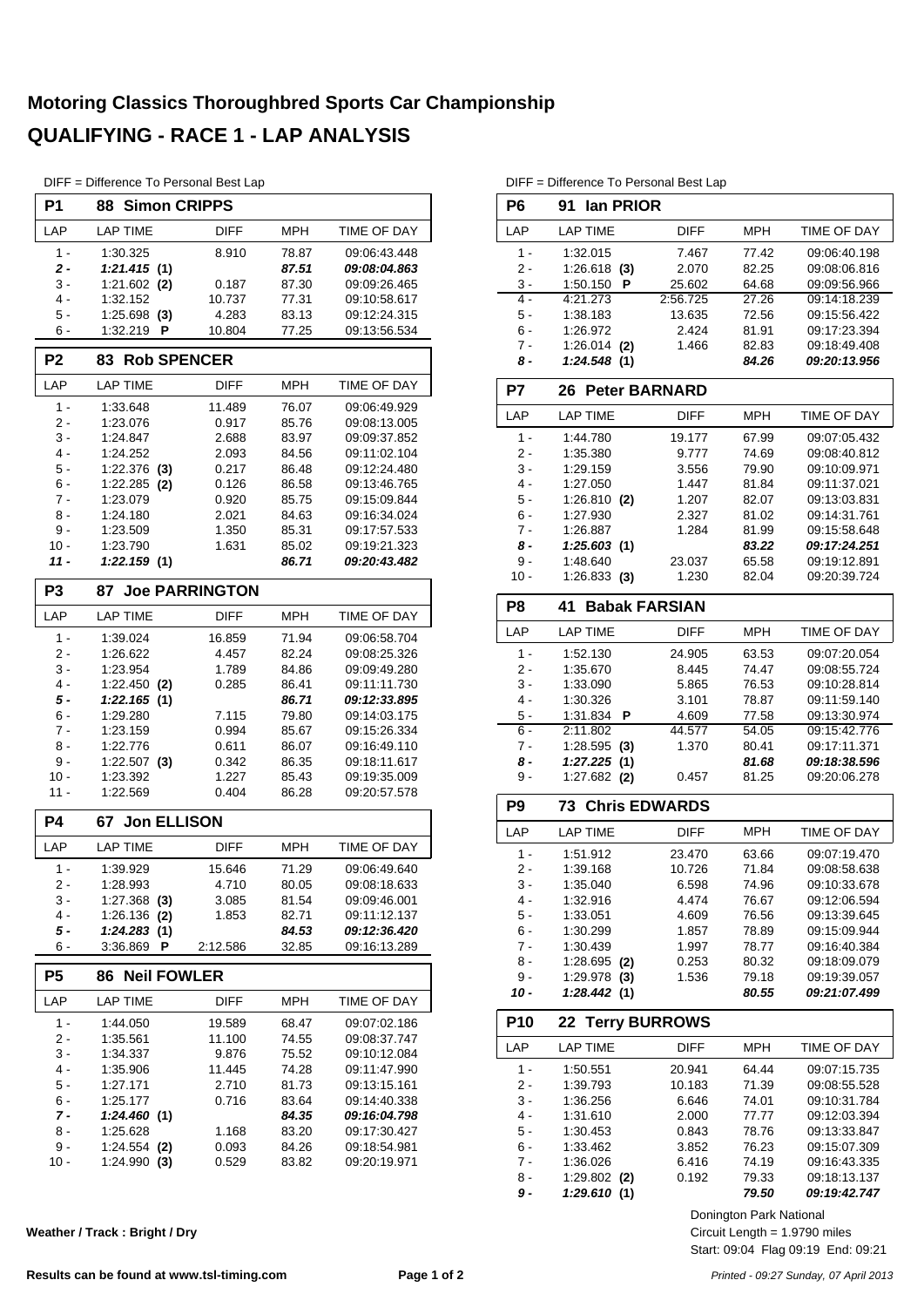## **Motoring Classics Thoroughbred Sports Car Championship QUALIFYING - RACE 1 - LAP ANALYSIS**

|              | DIFF = Difference To Personal Best Lap |                        |                |                              |
|--------------|----------------------------------------|------------------------|----------------|------------------------------|
| $10 -$       | $1:30.284$ (3)                         | 0.674                  | 78.91          | 09:21:13.031                 |
| <b>P11</b>   | 53<br><b>Kathy SHERRY</b>              |                        |                |                              |
| LAP          | <b>LAP TIME</b>                        | DIFF                   | <b>MPH</b>     | TIME OF DAY                  |
| $1 -$        | 1:43.597                               | 13.496                 | 68.77          | 09:06:55.736                 |
| 2 -          | 1:33.988                               | 3.887                  | 75.80          | 09:08:29.724                 |
| 3 -          | 1:32.138                               | 2.037                  | 77.32          | 09:10:01.862                 |
| 4 -          | 1:31.438                               | 1.337                  | 77.91          | 09:11:33.300                 |
| 5 -          | 1:30.101(1)                            |                        | 79.07          | 09:13:03.401                 |
| 6 -          | 1:31.103                               | 1.002                  | 78.20          | 09:14:34.504                 |
| 7 -          | 1:30.211<br>(2)                        | 0.110                  | 78.97          | 09:16:04.715                 |
| 8 -<br>9 -   | 1:32.394<br>1:31.974                   | 2.293<br>1.873         | 77.11<br>77.46 | 09:17:37.109<br>09:19:09.083 |
| 10 -         | $1:30.370$ (3)                         | 0.269                  | 78.83          | 09:20:39.453                 |
| <b>P12</b>   | 32 Alan KYSON                          |                        |                |                              |
| LAP          | <b>LAP TIME</b>                        | DIFF                   | MPH            | TIME OF DAY                  |
| 1 -          | 1:46.998                               | 15.971                 | 66.58          | 09:07:11.485                 |
| 2 -          | 1:42.733                               | 11.706                 | 69.35          | 09:08:54.218                 |
| 3 -          | 1:37.108                               | 6.081                  | 73.36          | 09:10:31.326                 |
| 4 -          | 1:34.837                               | 3.810                  | 75.12          | 09:12:06.163                 |
| 5 -          | 1:35.259                               | 4.232                  | 74.79          | 09:13:41.422                 |
| 6 -          | 1:33.866                               | 2.839                  | 75.90          | 09:15:15.288                 |
| 7 -          | $1:31.982$ (3)                         | 0.955                  | 77.45          | 09:16:47.270                 |
| 8 -          | 1:31.027(1)                            |                        | 78.26          | 09:18:18.297                 |
| 9 -          | $1:31.182$ (2)                         | 0.155                  | 78.13          | 09:19:49.479                 |
| <b>P13</b>   | 30 Benjamin TOVEY                      |                        |                |                              |
| LAP          | <b>LAP TIME</b>                        | DIFF                   | MPH            | TIME OF DAY                  |
| 1 -          | 1:42.860                               | 9.452                  | 69.26          | 09:06:58.195                 |
| 2 -          | 1:34.692<br>(3)                        | 1.284                  | 75.24          | 09:08:32.887                 |
| 3 -          | 1:33.408<br>(1)                        |                        | 76.27          | 09:10:06.295                 |
| 4 -          | 1:35.213                               | 1.805                  | 74.82          | 09:11:41.508                 |
| 5 -<br>6 -   | 1:34.128<br>(2)<br>1:53.837<br>Р       | 0.720<br>20.429        | 75.69<br>62.58 | 09:13:15.636<br>09:15:09.473 |
|              |                                        |                        |                |                              |
| P14          | <b>Martyn CLEWS</b><br>11              |                        |                |                              |
| LAP          | <b>LAP TIME</b>                        | DIFF                   | <b>MPH</b>     | TIME OF DAY                  |
| $1 -$        | 1:57.008                               | 23.466                 | 60.89          | 09:07:23.695                 |
| 2 -          | 1:38.334                               | 4.792                  | 72.45          | 09:09:02.029                 |
| 3 -          | 1:35.094                               | 1.552                  | 74.92          | 09:10:37.123                 |
| 4 -          | 1:34.171                               | 0.629                  | 75.65          | 09:12:11.294                 |
| $5 -$<br>6 - | $1:33.730$ (2)<br>1:33.542(1)          | 0.188                  | 76.01<br>76.16 | 09:13:45.024<br>09:15:18.566 |
| $7 -$        | 1:34.428                               | 0.886                  | 75.45          | 09:16:52.994                 |
| 8 -          | 1:34.770                               | 1.228                  | 75.17          | 09:18:27.764                 |
| 9 -          | $1:34.085$ (3)                         | 0.543                  | 75.72          | 09:20:01.849                 |
| <b>P15</b>   | 6                                      | <b>Peter KENNERLEY</b> |                |                              |
| LAP          | <b>LAP TIME</b>                        | DIFF                   | MPH            | TIME OF DAY                  |
| 1 -          | 1:58.342                               | 21.852                 | 60.20          | 09:08:51.819                 |
| 2 -          | 1:41.623                               | 5.133                  | 70.10          | 09:10:33.442                 |
| 3 -          | 1:38.973                               | 2.483                  | 71.98          | 09:12:12.415                 |
| 4 -          | 1:37.677                               | 1.187                  | 72.94          | 09:13:50.092                 |
| 5 -          | 1:38.807                               | 2.317                  | 72.10          | 09:15:28.899                 |
| 6 -          | 1:36.920<br>(3)                        | 0.430                  | 73.51          | 09:17:05.819                 |
| 7 -          | 1:36.490(1)                            |                        | 73.83          | 09:18:42.309                 |
| 8 -          | $1:36.496$ (2)                         | 0.006                  | 73.83          | 09:20:18.805                 |

**Weather / Track : Bright / Dry**

DIFF = Difference To Personal Best Lap

| P <sub>16</sub> |                         | 76 Peter DUBSKY      |            |                    |  |  |  |  |  |
|-----------------|-------------------------|----------------------|------------|--------------------|--|--|--|--|--|
| LAP             | <b>LAP TIME</b>         | <b>DIFF</b>          | <b>MPH</b> | <b>TIME OF DAY</b> |  |  |  |  |  |
| 1 -             | 1:56.865                | 19.844               | 60.96      | 09:07:24.918       |  |  |  |  |  |
| $2 -$           | 1:39.039                | 2.018                | 71.93      | 09:09:03.957       |  |  |  |  |  |
| $3 -$           | 1:39.842                | 2.821                | 71.35      | 09:10:43.799       |  |  |  |  |  |
| 4 -             | 1:40.022                | 3.001                | 71.23      | 09:12:23.821       |  |  |  |  |  |
| $5 -$           | 1:39.144                | 2.123                | 71.86      | 09:14:02.965       |  |  |  |  |  |
| $6 -$           | 1:37.021<br>(1)         |                      | 73.43      | 09:15:39.986       |  |  |  |  |  |
| $7 -$           | 1:38.582<br>(3)         | 1.561                | 72.27      | 09:17:18.568       |  |  |  |  |  |
| $8 -$           | 1:38.127<br>(2)         | 1.106                | 72.60      | 09:18:56.695       |  |  |  |  |  |
| 9 -             | 1:45.875<br>Р           | 8.854                | 67.29      | 09:20:42.570       |  |  |  |  |  |
| <b>P17</b>      | 80                      | <b>Peter DUMELOW</b> |            |                    |  |  |  |  |  |
| LAP             | <b>LAP TIME</b>         | <b>DIFF</b>          | <b>MPH</b> | <b>TIME OF DAY</b> |  |  |  |  |  |
| $1 -$           | 2:05.609                | 24.378               | 56.72      | 09:07:29.717       |  |  |  |  |  |
| $2 -$           | 1:57.884                | 16.653               | 60.43      | 09:09:27.601       |  |  |  |  |  |
| $3 -$           | 1:51.042                | 9.811                | 64.16      | 09:11:18.643       |  |  |  |  |  |
| $4 -$           | 1:48.793<br>(3)         | 7.562                | 65.48      | 09:13:07.436       |  |  |  |  |  |
| $5 -$           | 2:05.433<br>P           | 24.202               | 56.80      | 09:15:12.869       |  |  |  |  |  |
| $6 -$           | 2:28.677                | 47.446               | 47.92      | 09:17:41.546       |  |  |  |  |  |
| 7 -             | 1:44.528<br>(2)         | 3.297                | 68.16      | 09:19:26.074       |  |  |  |  |  |
| 8 -             | 1:41.231<br>(1)         |                      | 70.38      | 09:21:07.305       |  |  |  |  |  |
| <b>P18</b>      | <b>Mark SCOTT</b><br>49 |                      |            |                    |  |  |  |  |  |
| LAP             | <b>LAP TIME</b>         | <b>DIFF</b>          | <b>MPH</b> | <b>TIME OF DAY</b> |  |  |  |  |  |
| $1 -$           | 1:43.992<br>(1)         |                      | 68.51      | 09:07:01.097       |  |  |  |  |  |
| 2 -             | 2:52.193<br>Р           | 1:08.201             | 41.37      | 09:09:53.290       |  |  |  |  |  |
|                 |                         |                      |            |                    |  |  |  |  |  |

Start: 09:04 Flag 09:19 End: 09:21 Circuit Length = 1.9790 miles Donington Park National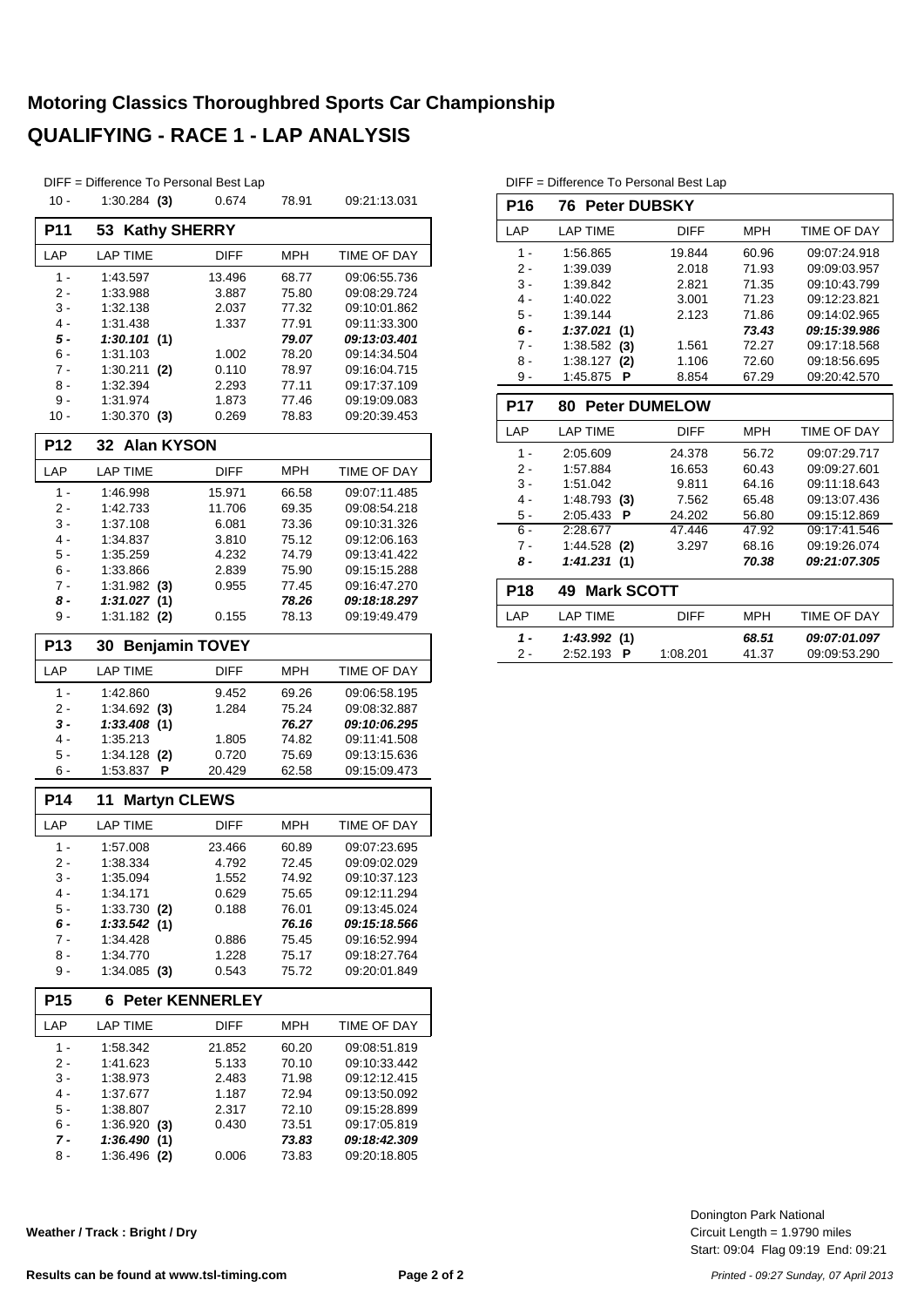#### **Motoring Classics Thoroughbred Sports Car Championship RACE 1 - GRID**



**These results are provisional until the conclusion of any judicial and technical matters.**

Clerk Of Course : Timekeeper :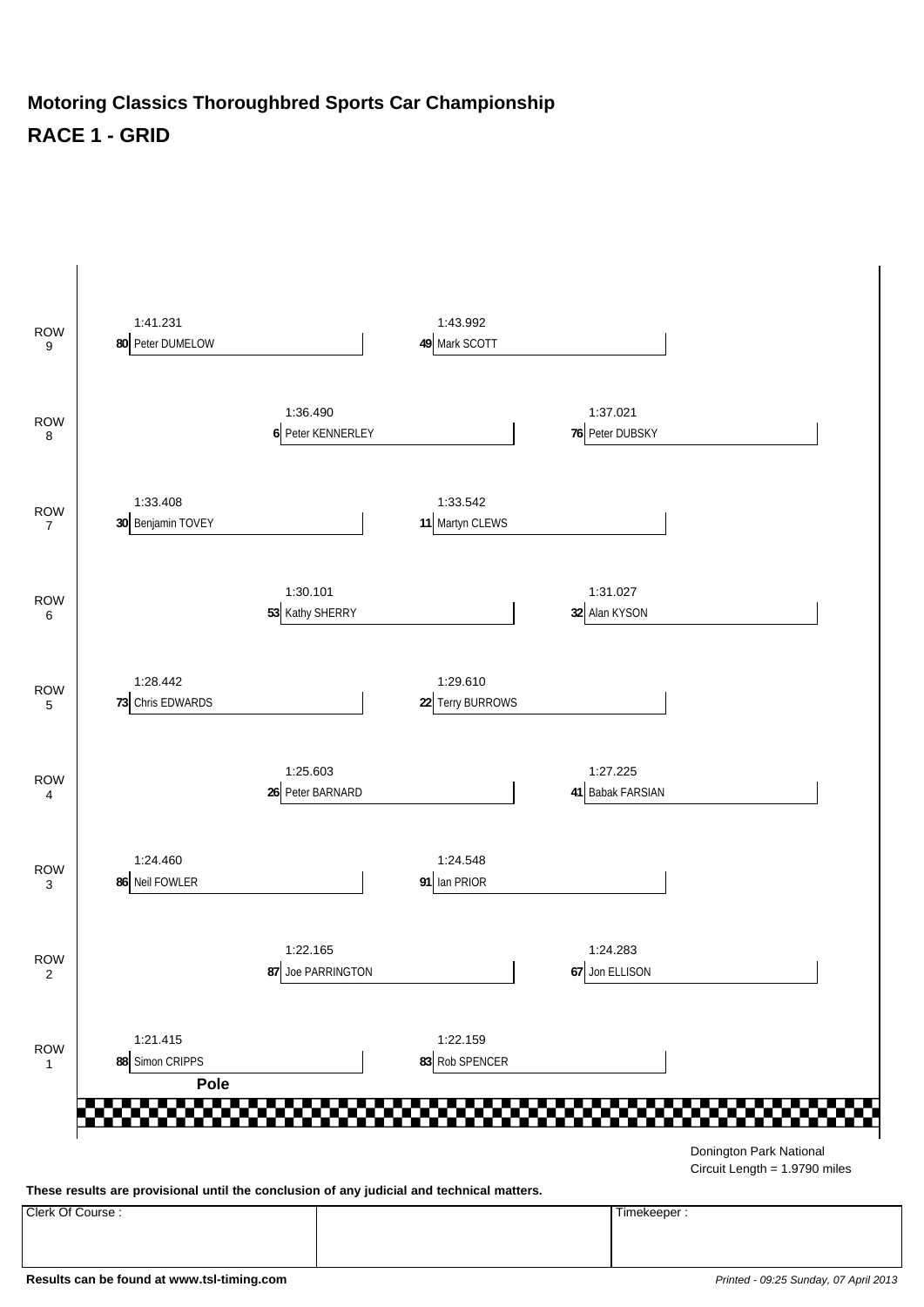#### **Motoring Classics Thoroughbred Sports Car Championship RACE 1 - CLASSIFICATION - AMENDED**

| <b>POS</b> | <b>NO</b>    | <b>CL</b> | PIC NAME               | <b>ENTRY</b>          | <b>LAPS</b>  | <b>TIME</b> | GAP      | <b>DIFF</b> | <b>MPH</b> | <b>BEST</b> | ON             |
|------------|--------------|-----------|------------------------|-----------------------|--------------|-------------|----------|-------------|------------|-------------|----------------|
|            | 83           | D         | 1 Rob SPENCER          | MGB GT V8             | 15           | 20:51.435   |          |             | 85.39      | 1:20.957    | $\overline{2}$ |
| 2          | 87           | D         | 2 Joe PARRINGTON       | MG B GT V8            | 15           | 20:54.349   | 2.914    | 2.914       | 85.19      | 1:21.863    | 5              |
| 3          | 67           | D         | 3 Jon ELLISON          | Triumph TR6           | 15           | 22:07.316   | 1:15.881 | 1:12.967    | 80.51      | 1:23.989    | $\overline{2}$ |
| 4          | 26           | Β         | 1 Peter BARNARD        | Elva Courier Mk.1     | 14           | 20:50.397   | 1 Lap    | 1 Lap       | 79.77      | 1:24.700    | 9              |
| 5          | 53           | C         | 1 Kathy SHERRY         | Morgan $+8$           | 14           | 21:07.998   | 1 Lap    | 17.601      | 78.66      | 1:28.443    | 6              |
| 6          | $\ast$<br>73 | D         | 4 Chris EDWARDS        | Triumph TR4           | 14           | 21:17.599   | 1 Lap    | 9.601       | 78.07      | 1:28.448    | 6              |
|            | 22           | B         | 2 Terry BURROWS        | <b>MG B Roadster</b>  | 14           | 21:28.657   | 1 Lap    | 11.058      | 77.40      | 1:29.424    | 8              |
| 8          | 76           | C         | 2 Peter DUBSKY         | Jaguar RAM D-Type     | 14           | 21:51.431   | 1 Lap    | 22.774      | 76.05      | 1:31.246    | 13             |
| 9          | 30           | Β         | 3 Benjamin TOVEY       | MG <sub>B</sub>       | 13           | 20:53.156   | 2 Laps   | 1 Lap       | 73.90      | 1:31.745    | 8              |
| 10         | 11           | Α         | 1 Martyn CLEWS         | MG Midget/Sprite      | 13           | 20:54.431   | 2 Laps   | 1.274       | 73.83      | 1:33.123    | 8              |
|            |              |           |                        | <b>NOT CLASSIFIED</b> |              |             |          |             |            |             |                |
| <b>DNF</b> | 86           | D         | <b>Neil FOWLER</b>     | <b>MGB GT</b>         | 11           | 15:49.943   | 4 Laps   | 2 Laps      | 82.50      | 1:23.232    | $\overline{2}$ |
| <b>DNF</b> | 32           | B         | <b>Alan KYSON</b>      | <b>MGA Twin Cam</b>   | 11           | 17:11.670   | 4 Laps   | 1:21.727    | 75.96      | 1:30.143    | 5              |
| <b>DNF</b> | 88           | D         | <b>Simon CRIPPS</b>    | MGB GT V8             | 10           | 13:47.223   | 5 Laps   | 1 Lap       | 86.12      | 1:20.959    | 9              |
| <b>NC</b>  | 6            | Α         | <b>Peter KENNERLEY</b> | <b>MG Midget</b>      | 9            | 21:40.546   | 6 Laps   | 1 Lap       | 49.30      | 1:33.244    | 9              |
| <b>DNF</b> | 80           | D         | <b>Peter DUMELOW</b>   | Triumph TR6           | 8            | 12:54.149   | 7 Laps   | 1 Lap       | 73.62      | 1:32.729    | $\overline{7}$ |
| <b>DNF</b> | 91           | D         | lan PRIOR              | MGB GT V8             | 2            | 2:50.201    | 13 Laps  | 6 Laps      | 83.71      | 1:21.288    | $\overline{2}$ |
| <b>DNF</b> | 41           | B         | <b>Babak FARSIAN</b>   | <b>MGB Roadster</b>   | 1            | 1:35.550    | 14 Laps  | 1 Lap       | 74.56      |             |                |
|            |              |           |                        | <b>FASTEST LAP</b>    |              |             |          |             |            |             |                |
|            | 83           | D         | <b>Rob SPENCER</b>     | MGB GT V8             | $\mathbf{2}$ | 1:20.957    |          | 88.00 mph   |            | 141.63 kph  |                |
|            | 26           | B         | Peter BARNARD          | Elva Courier Mk.1     | 9            | 1:24.700    |          | 84.11 mph   |            | 135.37 kph  |                |
|            | 53           | C         | <b>Kathy SHERRY</b>    | Morgan $+8$           | 6            | 1:28.443    |          | 80.55 mph   |            | 129.64 kph  |                |
|            | 11           | Α         | <b>Martyn CLEWS</b>    | MG Midget/Sprite      | 8            | 1:33.123    |          | 76.50 mph   |            | 123.12 kph  |                |

**\*Car 73 +10 seconds C.1.1.6 & Q.5 Overtaking under yellow flags**

**Weather / Track : Bright / Dry**

These results are provisional until the conclusion of any judicial and technical matters. Start: 12:08 Flag 12:29 End: 12:30

Clerk Of Course : Timekeeper :

Circuit Length = 1.9790 miles Donington Park National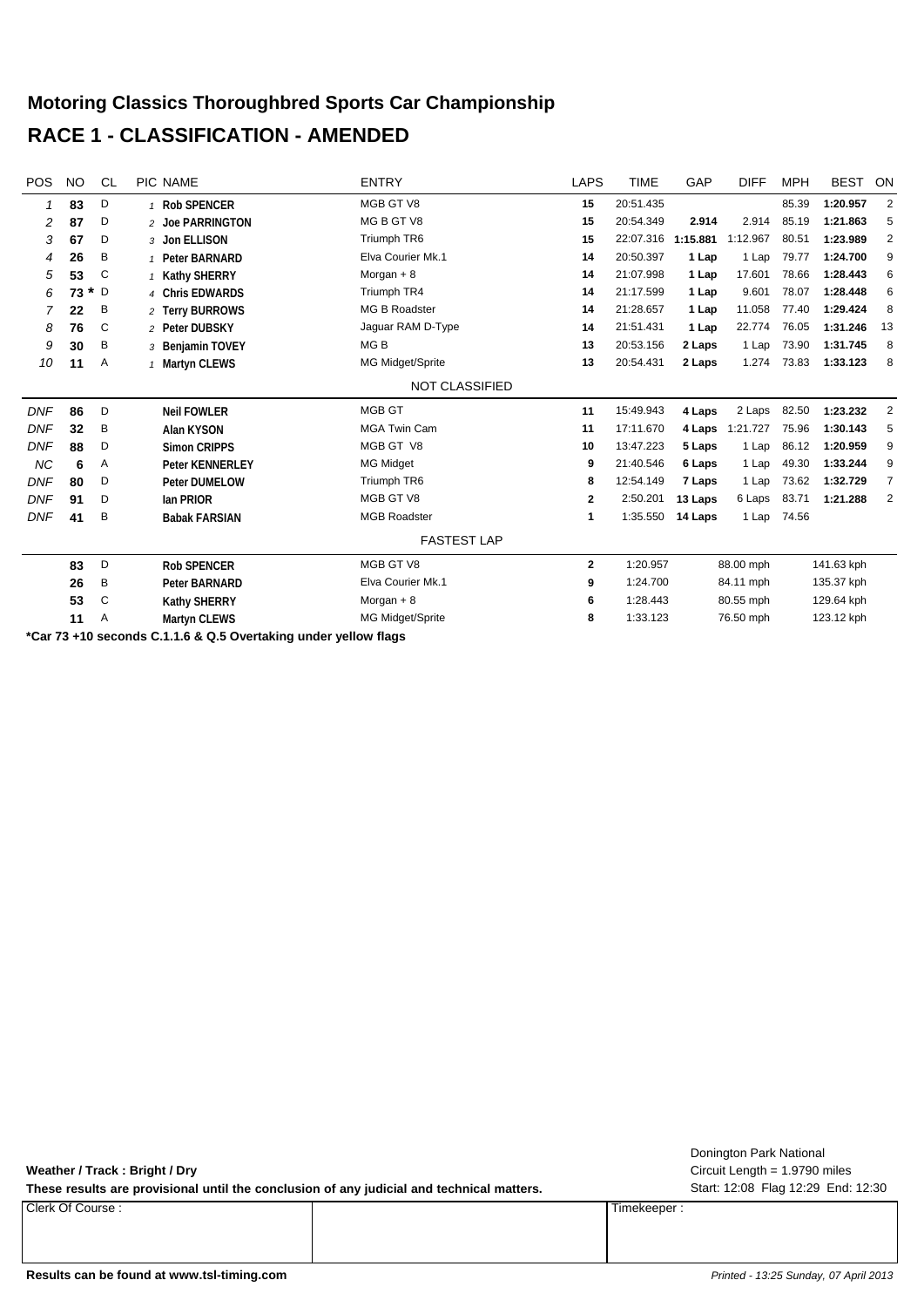## **Motoring Classics Thoroughbred Sports Car Championship RACE 1 - LAP CHART**

|     | LAP <sub>1</sub> |                 |     | LAP <sub>2</sub> |          |     | LAP <sub>3</sub> |          |     | LAP <sub>4</sub> |          |     | LAP <sub>5</sub> |                 |
|-----|------------------|-----------------|-----|------------------|----------|-----|------------------|----------|-----|------------------|----------|-----|------------------|-----------------|
| NO. | <b>BEHIND</b>    | <b>LAP TIME</b> | NO. | <b>BEHIND</b>    | LAP TIME | NO. | <b>BEHIND</b>    | LAP TIME | NO. | <b>BEHIND</b>    | LAP TIME | NO. | <b>BEHIND</b>    | <b>LAP TIME</b> |
| 83  |                  | 1:27.215        | 83  |                  | 1:20.957 | 83  |                  | 1:21.802 | 83  |                  | 1:21.667 | 83  |                  | 1:22.986        |
| 88  | 0.853            | 1:28.068        | 88  | 1.441            | 1:21.545 | 88  | 0.885            | 1:21.246 | 88  | 2.055            | 1:22.837 | 88  | 1.253            | 1:22.184        |
| 91  | 1.698            | 1:28.913        | 91  | 2.029            | 1:21.288 | 87  | 4.723            | 1:22.455 | 87  | 5.710            | 1:22.654 | 87  | 4.587            | 1:21.863        |
| 87  | 2.712            | 1:29.927        | 87  | 4.070            | 1:22.315 | 86  | 13.784           | 1:28.652 | 86  | 18.050           | 1:25.933 | 86  | 20.172           | 1:25.108        |
| 86  | 4.659            | 1:31.874        | 86  | 6.934            | 1:23.232 | 67  | 14.401           | 1:28.211 | 67  | 18.676           | 1:25.942 | 67  | 20.896           | 1:25.206        |
| 67  | 4.960            | 1:32.175        | 67  | 7.992            | 1:23.989 | 26  | 22.427           | 1:29.240 | 26  | 29.821           | 1:29.061 | 26  | 35.224           | 1:28.389        |
| 26  | 8.222            | 1:35.437        | 26  | 14.989           | 1:27.724 | 73  | 31.095           | 1:31.701 | 53  | 40.951           | 1:31.312 | 53  | 47.184           | 1:29.219        |
| 41  | 8.335            | 1:35.550        | 73  | 21.196           | 1:30.615 | 53  | 31.306           | 1:31.242 | 73  | 41.403           | 1:31.975 | 73  | 47.893           | 1:29.476        |
| 73  | 11.538           | 1:38.753        | 53  | 21.866           | 1:30.395 | 22  | 33.191           | 1:31.375 | 22  | 43.134           | 1:31.610 | 22  | 51.299           | 1:31.151        |
| 53  | 12.428           | 1:39.643        | 22  | 23.618           | 1:29.768 | 32  | 36.738           | 1:32.472 | 32  | 46.234           | 1:31.163 | 32  | 53.391           | 1:30.143        |
| 22  | 14.807           | 1:42.022        | 32  | 26.068           | 1:30.901 | 76  | 40.123           | 1:33.342 | 76  | 52.359           | 1:33.903 | 76  | 1:02.833         | 1:33.460        |
| 32  | 16.124           | 1:43.339        | 76  | 28.583           | 1:32.652 | 11  | 46.168           | 1:36.214 | 11  | 1:00.160         | 1:35.659 | 30  | 1:11.751         | 1:34.115        |
| 76  | 16.888           | 1:44.103        | 11  | 31.756           | 1:34.415 | 30  | 47.121           | 1:36.650 | 30  | 1:00.622         | 1:35.168 | 11  | 1:12.437         | 1:35.263        |
| 11  | 18.298           | 1:45.513        | 30  | 32.273           | 1:33.858 | 80  | 47.556           | 1:35.917 | 80  | 1:02.209         | 1:36.320 | 80  | 1:12.949         | 1:33.726        |
| 30  | 19.372           | 1:46.587        | 80  | 33.441           | 1:33.804 |     |                  |          |     |                  |          |     |                  |                 |
| 80  | 20.594           | 1:47.809        |     |                  |          |     |                  |          |     |                  |          |     |                  |                 |

Start: 12:08 Flag 12:29 End: 12:30 Circuit Length = 1.9790 miles Donington Park National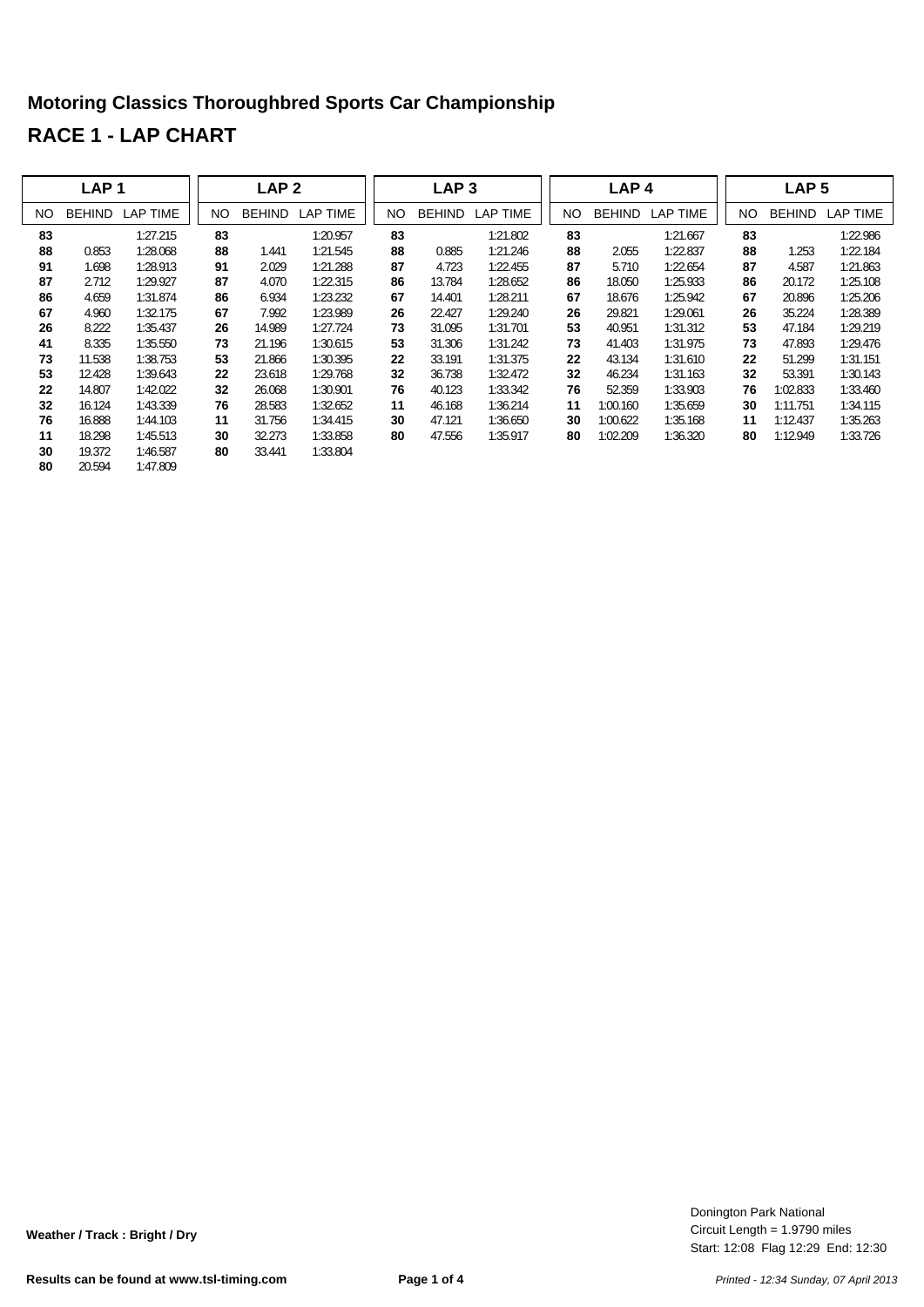## **Motoring Classics Thoroughbred Sports Car Championship RACE 1 - LAP CHART**

|    | LAP <sub>6</sub> |                 |     | LAP <sub>7</sub> |                 |    | LAP <sub>8</sub> |                 |     | LAP <sub>9</sub> |                 |     | <b>LAP 10</b> |                 |
|----|------------------|-----------------|-----|------------------|-----------------|----|------------------|-----------------|-----|------------------|-----------------|-----|---------------|-----------------|
| NO | <b>BEHIND</b>    | <b>LAP TIME</b> | NO. | <b>BEHIND</b>    | <b>LAP TIME</b> | NO | <b>BEHIND</b>    | <b>LAP TIME</b> | NO. | <b>BEHIND</b>    | <b>LAP TIME</b> | NO. | <b>BEHIND</b> | <b>LAP TIME</b> |
| 83 |                  | 1:21.987        | 83  |                  | 1:22.151        | 83 |                  | 1:22.876        | 83  |                  | 1:21.885        | 83  |               | 1:22.025        |
| 88 | 0.996            | 1:21.730        | 30  | 1 Lap            | 1:35.160        | 88 | 1.932            | 1:21.790        | 88  | 1.006            | 1:20.959        | 88  | 1.672         | 1:22.691        |
| 87 | 4.833            | 1:22.233        | 88  | 3.018            | 1:24.173        | 76 | 1 Lap            | 1:33.973        | 87  | 10.410           | 1:23.179        | 32  | 1 Lap         | 1:31.206        |
| 86 | 22.879           | 1:24.694        | 11  | 1 Lap            | 1:35.510        | 87 | 9.116            | 1:26.500        | 76  | 1 Lap            | 1:32.718        | 87  | 10.788        | 1:22.403        |
| 67 | 26.236           | 1:27.327        | 80  | 1 Lap            | 1:35.444        | 80 | 1 Lap            | 1:32.729        | 30  | 1 Lap            | 1:31.745        | 76  | 1 Lap         | 1:31.911        |
| 26 | 40.610           | 1:27.373        | 87  | 5.492            | 1:22.810        | 30 | 1 Lap            | 1:34.437        | 11  | 1 Lap            | 1:33.123        | 86  | 32.790        | 1:24.593        |
| 6  | 5 Laps           | 9:00.492        | 86  | 26.798           | 1:26.070        | 11 | 1 Lap            | 1:34.168        | 86  | 30.222           | 1:23.970        | 30  | 1 Lap         | 1:32.661        |
| 53 | 53.640           | 1:28.443        | 67  | 29.517           | 1:25.432        | 86 | 28.137           | 1:24.215        | 80  | 1 Lap            | 1:38.400        | 11  | 1 Lap         | 1:33.759        |
| 73 | 54.354           | 1:28.448        | 26  | 44.169           | 1:25.710        | 67 | 38.637           | 1:31.996        | 67  | 42.249           | 1:25.497        | 67  | 46.623        | 1:26.399        |
| 22 | 59.534           | 1:30.222        | 6   | 5 Laps           | 1:35.132        | 26 | 46.911           | 1:25.618        | 26  | 49.726           | 1:24.700        | 26  | 53.071        | 1:25.370        |
| 32 | 1:02.232         | 1:30.828        | 53  | 1:00.117         | 1:28.628        | 53 | 1:07.081         | 1:29.840        | 53  | 1:13.639         | 1:28.443        | 53  | 1:20.460      | 1:28.846        |
| 76 | 1:14.677         | 1:33.831        | 73  | 1:01.617         | 1:29.414        | 73 | 1:08.700         | 1:29.959        | 73  | 1:15.284         | 1:28.469        | 73  | 1:22.551      | 1:29.292        |
|    |                  |                 | 22  | 1:07.031         | 1:29.648        | 6  | 5 Laps           | 1:35.839        | 6   | 5 Laps           | 1:33.364        |     |               |                 |
|    |                  |                 | 32  | 1:10.682         | 1:30.601        | 22 | 1:13.579         | 1:29.424        | 22  | 1:21.729         | 1:30.035        |     |               |                 |
|    |                  |                 |     |                  |                 | 32 | 1:18.419         | 1:30.613        |     |                  |                 |     |               |                 |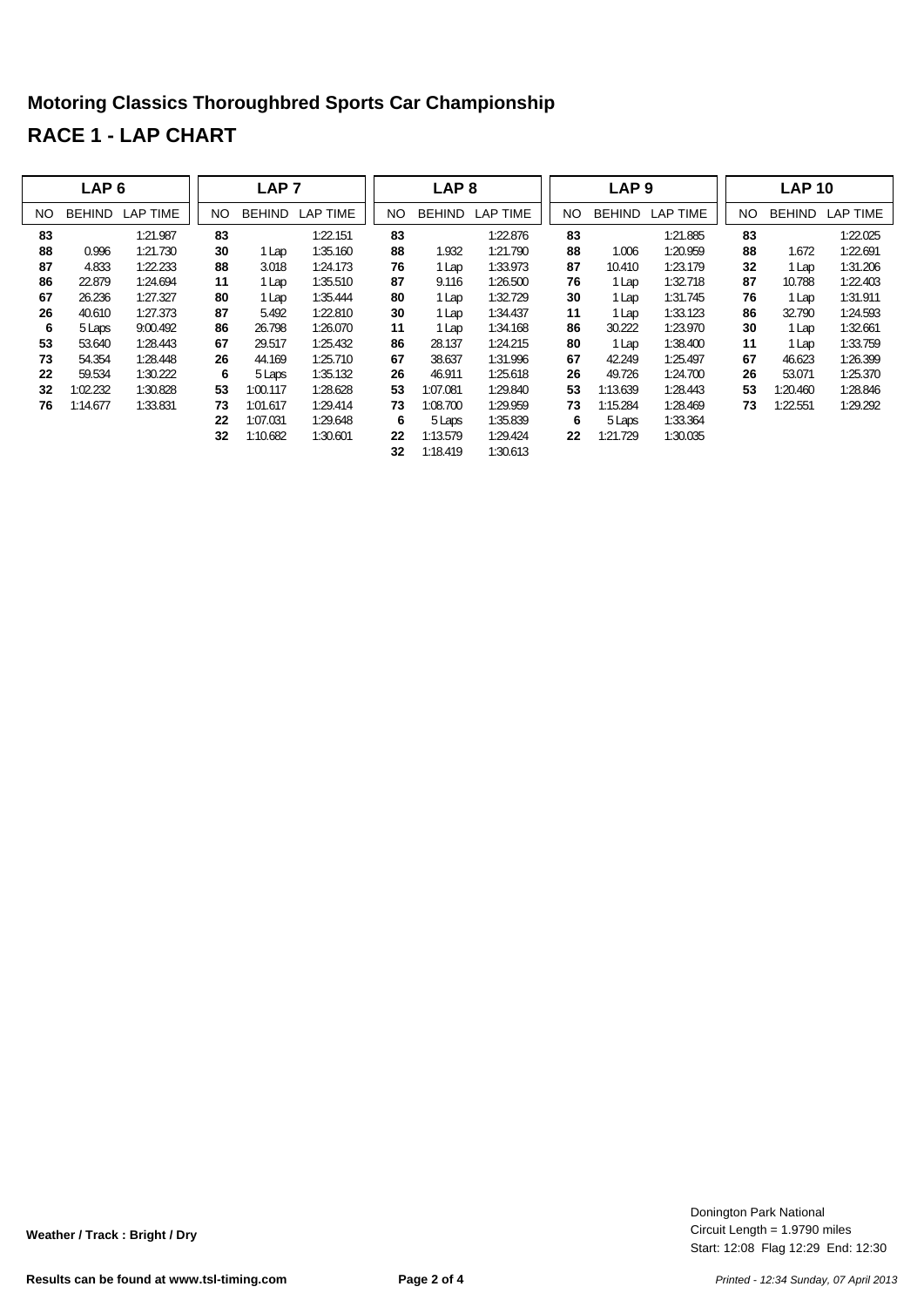# **Motoring Classics Thoroughbred Sports Car Championship RACE 1 - LAP CHART**

| <b>LAP 11</b> |               |                 |     | <b>LAP 12</b> |                       |     | <b>LAP 13</b> |                 |     | <b>LAP 14</b> |                 |     | <b>LAP 15</b> |                 |
|---------------|---------------|-----------------|-----|---------------|-----------------------|-----|---------------|-----------------|-----|---------------|-----------------|-----|---------------|-----------------|
| NO.           | <b>BEHIND</b> | <b>LAP TIME</b> | NO. | <b>BEHIND</b> | <b>LAP TIME</b>       | NO. | <b>BEHIND</b> | <b>LAP TIME</b> | NO. | <b>BEHIND</b> | <b>LAP TIME</b> | NO. | <b>BEHIND</b> | <b>LAP TIME</b> |
| 83            |               | 1:22.722        | 83  |               | 1:26.762              | 83  |               | 1:23.857        | 83  |               | 1:24.388        | 83  |               | 1:28.155        |
| 22            | 1 Lap         | 1:30.440        | 73  | 1 Lap         | 1:30.272              | 87  | 8.889         | 1:23.468        | 87  | 7.005         | 1:22.504        | 30  | 2 Laps        | 1:36.705        |
| 6             | 6 Laps        | 1:35.292        | 53  | 1 Lap         | 1:32.710              | 73  | 1 Lap         | 1:29.636        | 73  | 1 Lap         | 1:30.075        | 87  | 2.914         | 1:24.064        |
| 87            | 12.277        | 1:24.211        | 87  | 9.278         | 1:23.763              | 53  | l Lap         | 1:30.593        | 53  | 1 Lap         | 1:29.153        | 11  | 2 Laps        | 1:35.535        |
| 32            | 1 Lap         | 1:33.465        | 22  | 1 Lap         | 1:31.977              | 22  | l Lap         | 1:31.583        | 22  | 1 Lap         | 1:33.259        | 73  | 1 Lap         | 1:29.514        |
| 76            | 1 Lap         | 1:33.764        | 6   | 6 Laps        | 1:35.202              | 6   | 6 Laps        | 1:37.441        | 6   | 6 Laps        | 1:34.540        | 53  | 1 Lap         | 1:29.531        |
| 86            | 41.670        | 1:31.602        | 32  | 1 Lap         | 1:46.939 $\textbf{P}$ | 76  | 1 Lap         | 1:32.434        | 76  | 1 Lap         | 1:31.246        | 22  | 1 Lap         | 1:36.143        |
| 30            | 1 Lap         | 1:32.300        | 76  | 1 Lap         | 1:32.810              | 67  | 1:14.235      | 1:31.399        | 67  | 1:18.174      | 1:28.327        | 6   | 6 Laps        | 1:33.244        |
| 67            | 51.065        | 1:27.164        | 30  | 1 Lap         | 1:48.117              | 30  | I Lap         | 1:35.653        | 26  | 1:27.117      | 1:28.322        | 76  | 1 Lap         | 1:31.284        |
| 11            | 1 Lap         | 1:35.834        | 67  | 1:06.693      | 1:42.390              | 11  | Lap           | 1:35.167        |     |               |                 | 67  | 1:15.881      | 1:25.862        |
| 26            | 56.541        | 1:26.192        | 26  | 1:07.190      | 1:37.411              | 26  | 1:23.183      | 1:39.850        |     |               |                 |     |               |                 |
|               |               |                 | 11  | 1 Lap         | 1:44.269              |     |               |                 |     |               |                 |     |               |                 |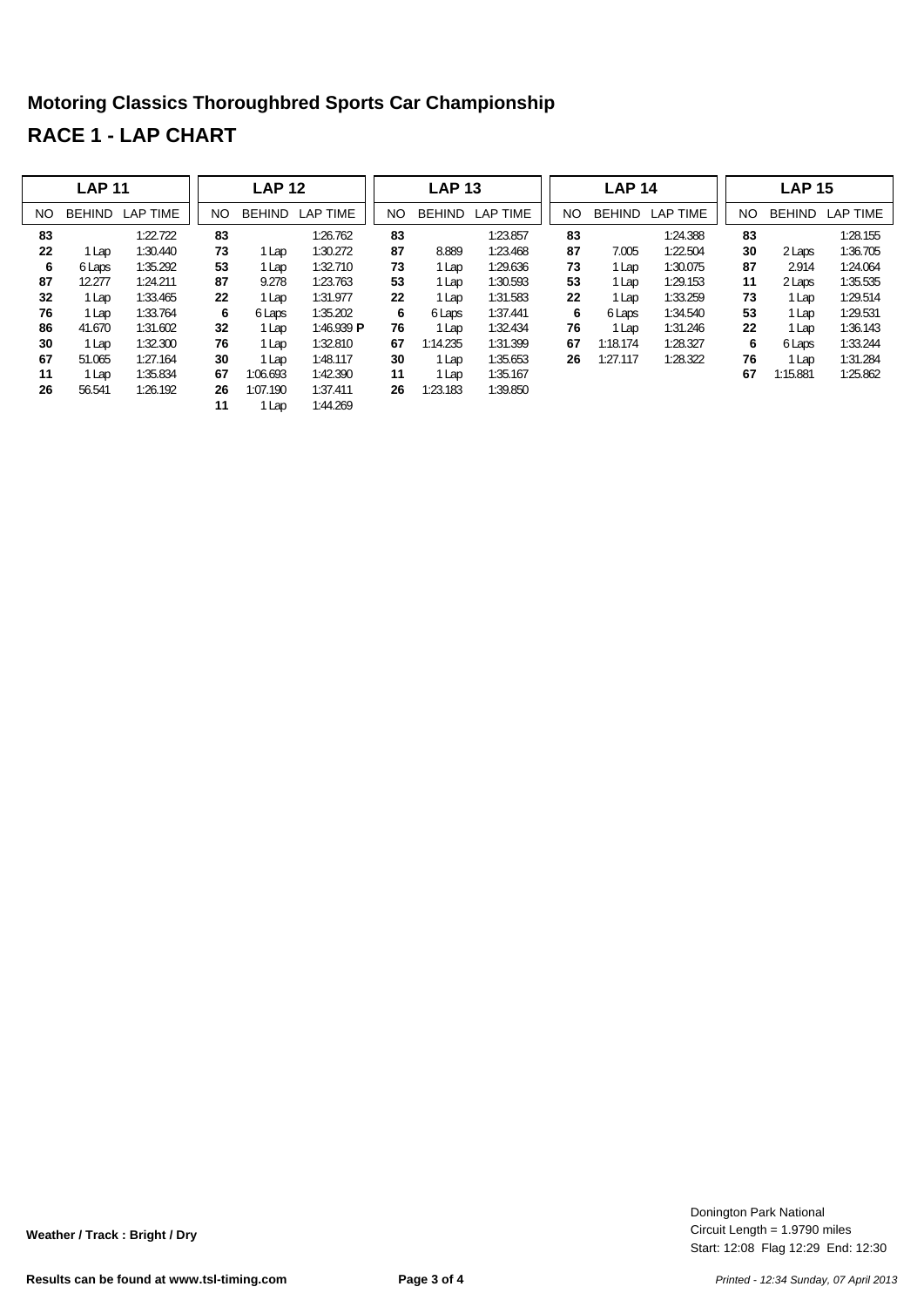#### **Motoring Classics Thoroughbred Sports Car Championship RACE 1 - LAP ANALYSIS**

|                | DIFF = Difference To Personal Best Lap |                       |                |                              |
|----------------|----------------------------------------|-----------------------|----------------|------------------------------|
| P <sub>1</sub> | 83<br><b>Rob SPENCER</b>               |                       |                |                              |
| LAP            | <b>LAP TIME</b>                        | <b>DIFF</b>           | <b>MPH</b>     | TIME OF DAY                  |
| $1 -$          | 1:27.215                               | 6.258                 | 81.68          | 12:09:50.701                 |
| $2 -$          | 1:20.957(1)                            |                       | 88.00          | 12:11:11.658                 |
| 3 -            | $1:21.802$ (3)                         | 0.845                 | 87.09          | 12:12:33.460                 |
| 4 -            | 1:21.667<br>(2)                        | 0.710                 | 87.24          | 12:13:55.127                 |
| 5 -            | 1:22.986                               | 2.029                 | 85.85          | 12:15:18.113                 |
| 6 -            | 1:21.987                               | 1.030                 | 86.89          | 12:16:40.100                 |
| 7 -<br>8 -     | 1:22.151<br>1:22.876                   | 1.194<br>1.919        | 86.72<br>85.96 | 12:18:02.251<br>12:19:25.127 |
| 9 -            | 1:21.885                               | 0.928                 | 87.00          | 12:20:47.012                 |
| $10 -$         | 1:22.025                               | 1.068                 | 86.85          | 12:22:09.037                 |
| 11 -           | 1:22.722                               | 1.765                 | 86.12          | 12:23:31.759                 |
| $12 -$         | 1:26.762                               | 5.805                 | 82.11          | 12:24:58.521                 |
| $13 -$         | 1:23.857                               | 2.900                 | 84.96          | 12:26:22.378                 |
| $14 -$         | 1:24.388                               | 3.431                 | 84.42          | 12:27:46.766                 |
| $15 -$         | 1:28.155                               | 7.198                 | 80.81          | 12:29:14.921                 |
| P <sub>2</sub> | 87                                     | <b>Joe PARRINGTON</b> |                |                              |
| LAP            | <b>LAP TIME</b>                        | <b>DIFF</b>           | <b>MPH</b>     | TIME OF DAY                  |
| $1 -$          | 1:29.927                               | 8.064                 | 79.22          | 12:09:53.413                 |
| 2 -            | $1:22.315$ (3)                         | 0.452                 | 86.55          | 12:11:15.728                 |
| 3 -            | 1:22.455                               | 0.592                 | 86.40          | 12:12:38.183                 |
| 4 -            | 1:22.654                               | 0.791                 | 86.19          | 12:14:00.837                 |
| 5 -<br>6 -     | 1:21.863(1)<br>$1:22.233$ (2)          | 0.370                 | 87.03<br>86.63 | 12:15:22.700<br>12:16:44.933 |
| 7 -            | 1:22.810                               | 0.947                 | 86.03          | 12:18:07.743                 |
| 8 -            | 1:26.500                               | 4.637                 | 82.36          | 12:19:34.243                 |
| 9 -            | 1:23.179                               | 1.316                 | 85.65          | 12:20:57.422                 |
| $10 -$         | 1:22.403                               | 0.540                 | 86.46          | 12:22:19.825                 |
| 11 -           | 1:24.211                               | 2.348                 | 84.60          | 12:23:44.036                 |
| $12 -$         | 1:23.763                               | 1.900                 | 85.05          | 12:25:07.799                 |
| $13 -$         | 1:23.468                               | 1.605                 | 85.35          | 12:26:31.267                 |
| $14 -$         | 1:22.504                               | 0.641                 | 86.35          | 12:27:53.771                 |
| 15 -           | 1:24.064                               | 2.201                 | 84.75          | 12:29:17.835                 |
| P <sub>3</sub> | <b>Jon ELLISON</b><br>67               |                       |                |                              |
| LAP            | <b>LAP TIME</b>                        | <b>DIFF</b>           | <b>MPH</b>     | TIME OF DAY                  |
| 1 -            | 1:32.175                               | 8.186                 | 77.29          | 12:09:55.661                 |
| $2 -$          | 1:23.989(1)                            |                       | 84.82          | 12:11:19.650                 |
| $3 -$          | 1:28.211                               | 4.222                 | 80.76          | 12:12:47.861                 |
| 4 -<br>$5 -$   | 1:25.942<br>$1:25.206$ (2)             | 1.953<br>1.217        | 82.90<br>83.61 | 12:14:13.803<br>12:15:39.009 |
| 6 -            | 1:27.327                               | 3.338                 | 81.58          | 12:17:06.336                 |
| 7 -            | 1:25.432(3)                            | 1.443                 | 83.39          | 12:18:31.768                 |
| 8 -            | 1:31.996                               | 8.007                 | 77.44          | 12:20:03.764                 |
| 9 -            | 1:25.497                               | 1.508                 | 83.33          | 12:21:29.261                 |
| $10 -$         | 1:26.399                               | 2.410                 | 82.46          | 12:22:55.660                 |
| 11 -           | 1:27.164                               | 3.175                 | 81.73          | 12:24:22.824                 |
| 12 -           | 1:42.390                               | 18.401                | 69.58          | 12:26:05.214                 |
| 13 -           | 1:31.399                               | 7.410                 | 77.95          | 12:27:36.613                 |
| 14 -<br>15 -   | 1:28.327<br>1:25.862                   | 4.338<br>1.873        | 80.66<br>82.97 | 12:29:04.940<br>12:30:30.802 |
| P4             | 26<br><b>Peter BARNARD</b>             |                       |                |                              |
| LAP            | <b>LAP TIME</b>                        | DIFF                  | <b>MPH</b>     | TIME OF DAY                  |
| 1 -            | 1:35.437                               | 10.737                | 74.65          | 12:09:58.923                 |
| 2 -            | 1:27.724                               | 3.024                 | 81.21          | 12:11:26.647                 |
| 3 -            | 1:29.240                               | 4.540                 | 79.83          | 12:12:55.887                 |
| 4 -            | 1:29.061                               | 4.361                 | 79.99          | 12:14:24.948                 |
| 5 -            | 1:28.389                               | 3.689                 | 80.60          | 12:15:53.337                 |

**Weather / Track : Bright / Dry**

|        | DIFF = Difference To Personal Best Lap |        |       |              |
|--------|----------------------------------------|--------|-------|--------------|
| $6 -$  | 1:27.373                               | 2.673  | 81.54 | 12:17:20.710 |
| $7 -$  | 1:25.710                               | 1.010  | 83.12 | 12:18:46.420 |
| 8 -    | $1:25.618$ (3)                         | 0.918  | 83.21 | 12:20:12.038 |
| 9 -    | 1:24.700(1)                            |        | 84.11 | 12:21:36.738 |
| $10 -$ | $1:25.370$ (2)                         | 0.670  | 83.45 | 12:23:02.108 |
| $11 -$ | 1:26.192                               | 1.492  | 82.66 | 12:24:28.300 |
| $12 -$ | 1:37.411                               | 12.711 | 73.14 | 12:26:05.711 |
| $13 -$ | 1:39.850                               | 15.150 | 71.35 | 12:27:45.561 |
| $14 -$ | 1:28.322                               | 3.622  | 80.66 | 12:29:13.883 |

| P <sub>5</sub> | <b>73 Chris EDWARDS</b> |             |       |              |
|----------------|-------------------------|-------------|-------|--------------|
| LAP            | <b>LAP TIME</b>         | <b>DIFF</b> | MPH   | TIME OF DAY  |
| 1 -            | 1:38.753                | 10.305      | 72.14 | 12:10:02.239 |
| 2 -            | 1:30.615                | 2.167       | 78.62 | 12:11:32.854 |
| 3 -            | 1:31.701                | 3.253       | 77.69 | 12:13:04.555 |
| 4 -            | 1:31.975                | 3.527       | 77.46 | 12:14:36.530 |
| 5 -            | 1:29.476                | 1.028       | 79.62 | 12:16:06.006 |
| 6 -            | 1:28.448(1)             |             | 80.55 | 12:17:34.454 |
| 7 -            | 1:29.414                | 0.966       | 79.68 | 12:19:03.868 |
| 8 -            | 1:29.959                | 1.511       | 79.19 | 12:20:33.827 |
| $9 -$          | 1:28.469<br>(2)         | 0.021       | 80.53 | 12:22:02.296 |
| 10 -           | 1:29.292<br>(3)         | 0.844       | 79.79 | 12:23:31.588 |
| 11 -           | 1:30.272                | 1.824       | 78.92 | 12:25:01.860 |
| $12 -$         | 1:29.636                | 1.188       | 79.48 | 12:26:31.496 |
| $13 -$         | 1:30.075                | 1.627       | 79.09 | 12:28:01.571 |
| 14 -           | 1:29.514                | 1.066       | 79.59 | 12:29:31.085 |

| P6     | 53 Kathy SHERRY |             |            |              |  |
|--------|-----------------|-------------|------------|--------------|--|
| LAP    | <b>LAP TIME</b> | <b>DIFF</b> | <b>MPH</b> | TIME OF DAY  |  |
| 1 -    | 1:39.643        | 11.200      | 71.50      | 12:10:03.129 |  |
| 2 -    | 1:30.395        | 1.952       | 78.81      | 12:11:33.524 |  |
| $3 -$  | 1:31.242        | 2.799       | 78.08      | 12:13:04.766 |  |
| $4 -$  | 1:31.312        | 2.869       | 78.02      | 12:14:36.078 |  |
| $5 -$  | 1:29.219        | 0.776       | 79.85      | 12:16:05.297 |  |
| 6 -    | 1:28.443(1)     |             | 80.55      | 12:17:33.740 |  |
| $7 -$  | 1:28.628<br>(3) | 0.185       | 80.38      | 12:19:02.368 |  |
| $8 -$  | 1:29.840        | 1.397       | 79.30      | 12:20:32.208 |  |
| 9 -    | 1:28.443(1)     |             | 80.55      | 12:22:00.651 |  |
| $10 -$ | 1:28.846        | 0.403       | 80.19      | 12:23:29.497 |  |
| 11 -   | 1:32.710        | 4.267       | 76.84      | 12:25:02.207 |  |
| $12 -$ | 1:30.593        | 2.150       | 78.64      | 12:26:32.800 |  |
| $13 -$ | 1:29.153        | 0.710       | 79.91      | 12:28:01.953 |  |
| 14 -   | 1:29.531        | 1.088       | 79.57      | 12:29:31.484 |  |

| P7     | 22 Terry BURROWS |             |            |              |
|--------|------------------|-------------|------------|--------------|
| LAP    | <b>LAP TIME</b>  | <b>DIFF</b> | <b>MPH</b> | TIME OF DAY  |
| 1 -    | 1:42.022         | 12.598      | 69.83      | 12:10:05.508 |
| 2 -    | $1:29.768$ (3)   | 0.344       | 79.36      | 12:11:35.276 |
| 3 -    | 1:31.375         | 1.951       | 77.97      | 12:13:06.651 |
| 4 -    | 1:31.610         | 2.186       | 77.77      | 12:14:38.261 |
| $5 -$  | 1:31.151         | 1.727       | 78.16      | 12:16:09.412 |
| $6 -$  | 1:30.222         | 0.798       | 78.96      | 12:17:39.634 |
| 7 -    | $1:29.648$ (2)   | 0.224       | 79.47      | 12:19:09.282 |
| 8 -    | 1:29.424<br>(1)  |             | 79.67      | 12:20:38.706 |
| $9 -$  | 1:30.035         | 0.611       | 79.13      | 12:22:08.741 |
| $10 -$ | 1:30.440         | 1.016       | 78.77      | 12:23:39.181 |
| 11 -   | 1:31.977         | 2.553       | 77.46      | 12:25:11.158 |
| 12 -   | 1:31.583         | 2.159       | 77.79      | 12:26:42.741 |
| 13 -   | 1:33.259         | 3.835       | 76.39      | 12:28:16.000 |
| 14 -   | 1:36.143         | 6.719       | 74.10      | 12:29:52.143 |

Start: 12:08 Flag 12:29 End: 12:30 Circuit Length = 1.9790 miles Donington Park National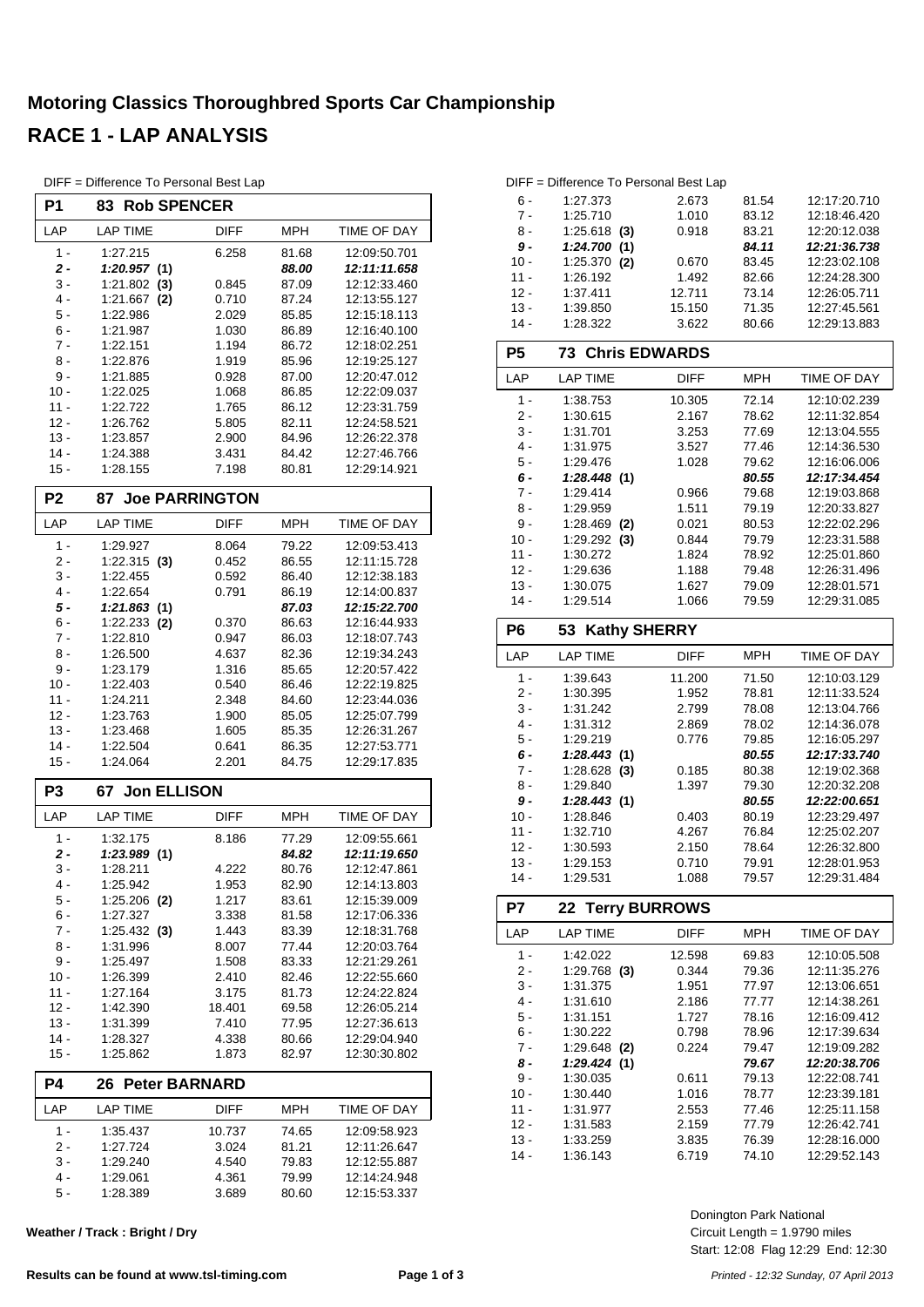## **Motoring Classics Thoroughbred Sports Car Championship RACE 1 - LAP ANALYSIS**

| P8               | <b>76 Peter DUBSKY</b>         |                |                |                              |
|------------------|--------------------------------|----------------|----------------|------------------------------|
| LAP              | <b>LAP TIME</b>                | DIFF           | <b>MPH</b>     | TIME OF DAY                  |
| $1 -$            | 1:44.103                       | 12.857         | 68.43          | 12:10:07.589                 |
| 2 -              | 1:32.652                       | 1.406          | 76.89          | 12:11:40.241                 |
| 3 -              | 1:33.342                       | 2.096          | 76.32          | 12:13:13.583                 |
| $4 -$            | 1:33.903                       | 2.657          | 75.87          | 12:14:47.486                 |
| 5 -<br>6 -       | 1:33.460                       | 2.214          | 76.23          | 12:16:20.946<br>12:17:54.777 |
| $7 -$            | 1:33.831<br>1:33.973           | 2.585<br>2.727 | 75.93<br>75.81 | 12:19:28.750                 |
| 8 -              | 1:32.718                       | 1.472          | 76.84          | 12:21:01.468                 |
| 9 -              | 1:31.911<br>(3)                | 0.665          | 77.51          | 12:22:33.379                 |
| $10 -$           | 1:33.764                       | 2.518          | 75.98          | 12:24:07.143                 |
| 11 -             | 1:32.810                       | 1.564          | 76.76          | 12:25:39.953                 |
| $12 -$           | 1:32.434                       | 1.188          | 77.07          | 12:27:12.387                 |
| $13 -$<br>$14 -$ | 1:31.246(1)<br>1:31.284<br>(2) | 0.038          | 78.08<br>78.04 | 12:28:43.633<br>12:30:14.917 |
|                  |                                |                |                |                              |
| P <sub>9</sub>   | <b>Benjamin TOVEY</b><br>30    |                |                |                              |
| LAP              | <b>LAP TIME</b>                | <b>DIFF</b>    | <b>MPH</b>     | TIME OF DAY                  |
| 1 -              | 1:46.587                       | 14.842         | 66.84          | 12:10:10.073                 |
| 2 -<br>3 -       | 1:33.858<br>1:36.650           | 2.113<br>4.905 | 75.90<br>73.71 | 12:11:43.931<br>12:13:20.581 |
| $4 -$            | 1:35.168                       | 3.423          | 74.86          | 12:14:55.749                 |
| 5 -              | 1:34.115                       | 2.370          | 75.70          | 12:16:29.864                 |
| $6 -$            | 1:35.160                       | 3.415          | 74.87          | 12:18:05.024                 |
| $7 -$            | 1:34.437                       | 2.692          | 75.44          | 12:19:39.461                 |
| 8 -              | 1:31.745<br>(1)                |                | 77.65          | 12:21:11.206                 |
| 9 -              | 1:32.661<br>(3)                | 0.916          | 76.88          | 12:22:43.867                 |
| $10 -$           | 1:32.300<br>(2)                | 0.555          | 77.19          | 12:24:16.167                 |
| 11 -             | 1:48.117                       | 16.372         | 65.89          | 12:26:04.284                 |
| $12 -$<br>$13 -$ | 1:35.653<br>1:36.705           | 3.908<br>4.960 | 74.48<br>73.67 | 12:27:39.937<br>12:29:16.642 |
|                  |                                |                |                |                              |
| P10              | <b>Martyn CLEWS</b><br>11      |                |                |                              |
| LAP              | <b>LAP TIME</b>                | <b>DIFF</b>    | <b>MPH</b>     | TIME OF DAY                  |
| 1 -              | 1:45.513                       | 12.390         | 67.52          | 12:10:08.999                 |
| 2 -              | 1:34.415                       | 1.292          | 75.46          | 12:11:43.414                 |
| 3 -<br>$4 -$     | 1:36.214<br>1:35.659           | 3.091<br>2.536 | 74.04          | 12:13:19.628<br>12:14:55.287 |
| 5 -              | 1:35.263                       | 2.140          | 74.47<br>74.78 | 12:16:30.550                 |
| 6 -              | 1:35.510                       | 2.387          | 74.59          | 12:18:06.060                 |
| $7 -$            | $1:34.168$ (3)                 | 1.045          | 75.65          | 12:19:40.228                 |
| 8 -              | 1:33.123(1)                    |                | 76.50          | 12:21:13.351                 |
| $9 -$            | $1:33.759$ (2)                 | 0.636          | 75.98          | 12:22:47.110                 |
| $10 -$           | 1:35.834                       | 2.711          | 74.34          | 12:24:22.944                 |
| $11 -$           | 1:44.269                       | 11.146         | 68.32          | 12:26:07.214                 |
| 12 -             | 1:35.167                       | 2.044          | 74.86          | 12:27:42.381                 |
| 13 -             | 1:35.535                       | 2.412          | 74.57          | 12:29:17.916                 |
| P11              | <b>Neil FOWLER</b><br>86       |                |                |                              |
| LAP              | <b>LAP TIME</b>                | <b>DIFF</b>    | <b>MPH</b>     | TIME OF DAY                  |
| $1 -$            | 1:31.874                       | 8.642          | 77.54          | 12:09:55.360                 |
| $2 -$<br>$3 -$   | 1:23.232(1)                    | 5.420          | 85.59<br>80.36 | 12:11:18.592<br>12:12:47.244 |
| $4 -$            | 1:28.652<br>1:25.933           | 2.701          | 82.90          | 12:14:13.177                 |
| $5 -$            | 1:25.108                       | 1.876          | 83.71          | 12:15:38.285                 |
| 6 -              | 1:24.694                       | 1.462          | 84.12          | 12:17:02.979                 |
| 7 -              | 1:26.070                       | 2.838          | 82.77          | 12:18:29.049                 |
| 8 -              | $1:24.215$ (3)                 | 0.983          | 84.60          | 12:19:53.264                 |
| $9 -$            | $1:23.970$ (2)                 | 0.738          | 84.84          | 12:21:17.234                 |
| $10 -$           | 1:24.593                       | 1.361          | 84.22          | 12:22:41.827                 |

DIFF = Difference To Personal Best Lap

| DIFF = Difference To Personal Best Lap |                             |                 |                |                              |  |
|----------------------------------------|-----------------------------|-----------------|----------------|------------------------------|--|
| $11 -$                                 | 1:31.602                    | 8.370           | 77.77          | 12.24.13.429                 |  |
| <b>P12</b>                             | <b>Alan KYSON</b><br>32     |                 |                |                              |  |
| LAP                                    | <b>LAP TIME</b>             | <b>DIFF</b>     | MPH            | TIME OF DAY                  |  |
| 1 -                                    | 1:43.339                    | 13.196          | 68.94          | 12:10:06.825                 |  |
| 2 -                                    | 1:30.901                    | 0.758           | 78.37          | 12:11:37.726                 |  |
| 3 -<br>4 -                             | 1:32.472<br>1:31.163        | 2.329           | 77.04          | 12:13:10.198<br>12:14:41.361 |  |
| 5 -                                    | 1:30.143(1)                 | 1.020           | 78.15<br>79.03 | 12:16:11.504                 |  |
| 6 -                                    | 1:30.828                    | 0.685           | 78.44          | 12:17:42.332                 |  |
| 7 -                                    | 1:30.601<br>(2)             | 0.458           | 78.63          | 12:19:12.933                 |  |
| 8 -                                    | 1:30.613<br>(3)             | 0.470           | 78.62          | 12:20:43.546                 |  |
| 9 -                                    | 1:31.206                    | 1.063           | 78.11          | 12:22:14.752                 |  |
| $10 -$<br>11 -                         | 1:33.465<br>Ρ<br>1:46.939   | 3.322<br>16.796 | 76.22<br>66.62 | 12:23:48.217<br>12:25:35.156 |  |
| <b>P13</b>                             | <b>Simon CRIPPS</b><br>88   |                 |                |                              |  |
| LAP                                    | <b>LAP TIME</b>             | <b>DIFF</b>     | <b>MPH</b>     | TIME OF DAY                  |  |
| $1 -$                                  | 1:28.068                    | 7.109           | 80.89          | 12:09:51.554                 |  |
| 2 -                                    | 1:21.545<br>(3)             | 0.586           | 87.37          | 12:11:13.099                 |  |
| 3 -                                    | 1:21.246<br>(2)             | 0.287           | 87.69          | 12:12:34.345                 |  |
| 4 -                                    | 1:22.837                    | 1.878           | 86.00          | 12:13:57.182                 |  |
| 5 -                                    | 1:22.184                    | 1.225           | 86.69          | 12:15:19.366                 |  |
| 6 -                                    | 1:21.730                    | 0.771           | 87.17          | 12:16:41.096                 |  |
| 7 -<br>8 -                             | 1:24.173<br>1:21.790        | 3.214<br>0.831  | 84.64<br>87.10 | 12:18:05.269<br>12:19:27.059 |  |
| 9 -                                    | 1:20.959(1)                 |                 | 88.00          | 12:20:48.018                 |  |
| $10 -$                                 | 1:22.691                    | 1.732           | 86.15          | 12:22:10.709                 |  |
| <b>P14</b>                             | <b>Peter KENNERLEY</b><br>6 |                 |                |                              |  |
| LAP                                    | <b>LAP TIME</b>             | <b>DIFF</b>     | <b>MPH</b>     | TIME OF DAY                  |  |
| 1 -                                    | 9:00.492                    | 7:27.248        | 13.18          | 12:17:23.978                 |  |
| 2 -                                    | 1:35.132                    | 1.888           | 74.89          | 12:18:59.110                 |  |
| 3 -                                    | 1:35.839                    | 2.595           | 74.33          | 12:20:34.949                 |  |
| 4 -                                    | 1:33.364<br>(2)             | 0.120           | 76.31          | 12:22:08.313                 |  |
| 5 -<br>6 -                             | 1:35.292<br>1:35.202        | 2.048<br>1.958  | 74.76<br>74.83 | 12:23:43.605<br>12:25:18.807 |  |
| 7 -                                    | 1:37.441                    | 4.197           | 73.11          | 12:26:56.248                 |  |
| 8 -                                    | 1:34.540<br>(3)             | 1.296           | 75.36          | 12:28:30.788                 |  |
| 9 -                                    | 1:33.244(1)                 |                 | 76.40          | 12:30:04.032                 |  |
| <b>P15</b>                             | <b>80 Peter DUMELOW</b>     |                 |                |                              |  |
| LAP                                    | <b>LAP TIME</b>             | DIFF            | MPH            | <b>TIME OF DAY</b>           |  |
| 1 -                                    | 1:47.809                    | 15.080          | 66.08          | 12:10:11.295                 |  |
| 2 -                                    | $1:33.804$ (3)              | 1.075           | 75.95          | 12:11:45.099                 |  |
| 3 -                                    | 1:35.917                    | 3.188           | 74.27          | 12:13:21.016                 |  |
| 4 -<br>5 -                             | 1:36.320<br>$1:33.726$ (2)  | 3.591<br>0.997  | 73.96<br>76.01 | 12:14:57.336<br>12:16:31.062 |  |
| 6 -                                    | 1:35.444                    | 2.715           | 74.64          | 12:18:06.506                 |  |
| 7 -                                    | 1:32.729(1)                 |                 | 76.83          | 12:19:39.235                 |  |
| 8 -                                    | 1:38.400                    | 5.671           | 72.40          | 12:21:17.635                 |  |
| <b>P16</b>                             | 91<br>lan PRIOR             |                 |                |                              |  |
| LAP                                    | <b>LAP TIME</b>             | DIFF            | MPH            | TIME OF DAY                  |  |
| 1 -                                    | 1:28.913                    | 7.625           | 80.12          | 12:09:52.399                 |  |
| 2 -                                    | 1:21.288(1)                 |                 | 87.64          | 12:11:13.687                 |  |
|                                        |                             |                 |                |                              |  |

**Weather / Track : Bright / Dry**

Start: 12:08 Flag 12:29 End: 12:30 Circuit Length = 1.9790 miles Donington Park National